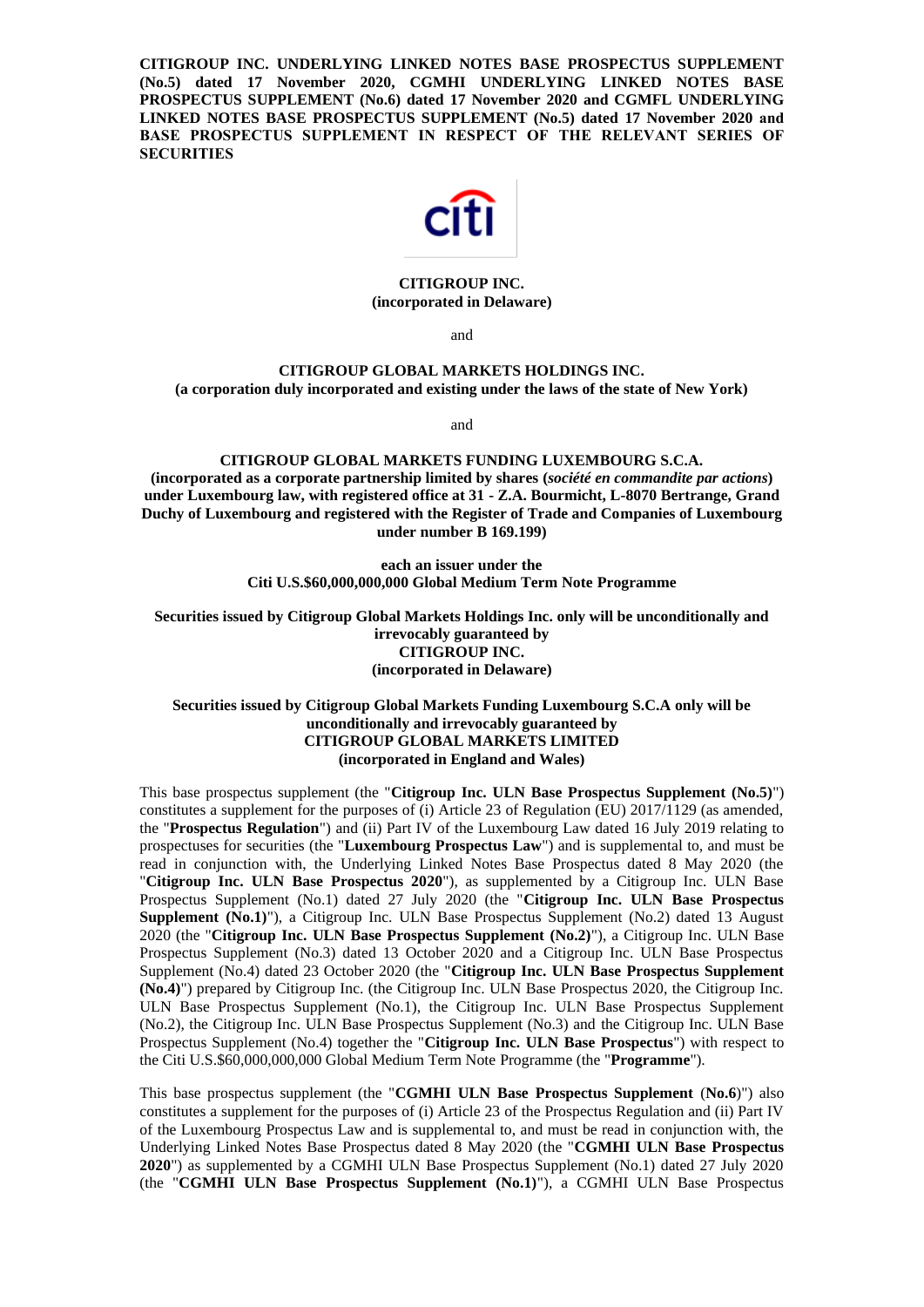Supplement (No.2) dated 13 August 2020 (the "**CGMHI ULN Base Prospectus Supplement (No.2)**"), a CGMHI ULN Base Prospectus Supplement (No.3) dated 11 September 2020 (the "**CGMHI ULN Base Prospectus Supplement (No.3)**"), a CGMHI ULN Base Prospectus Supplement (No.4) dated 13 October 2020 (the "**CGMHI ULN Base Prospectus Supplement (No.4)**") and a CGMHI ULN Base Prospectus Supplement (No.5) dated 23 October 2020 (the "**CGMHI ULN Base Prospectus Supplement (No.5)**") prepared by Citigroup Global Markets Holdings Inc. ("**CGMHI**") and Citigroup Inc. in its capacity as the CGMHI Guarantor (the CGMHI ULN Base Prospectus 2020, the CGMHI ULN Base Prospectus Supplement (No.1), the CGMHI ULN Base Prospectus Supplement (No.2), the CGMHI ULN Base Prospectus Supplement (No.3), the CGMHI ULN Base Prospectus Supplement (No.4) and the CGMHI ULN Base Prospectus Supplement (No.5) together the "**CGMHI ULN Base Prospectus**") with respect to the Programme.

This base prospectus supplement (the "**CGMFL ULN Base Prospectus Supplement (No.5)**"), together with the Citigroup Inc. ULN Base Prospectus Supplement (No.5) and the CGMHI ULN Base Prospectus Supplement (No.6), (the "**Supplement**") also constitutes a supplement for the purposes of (i) Article 23 of the Prospectus Regulation and (ii) Part IV of the Luxembourg Prospectus Law and is supplemental to, and must be read in conjunction with, the Underlying Linked Notes Base Prospectus dated 8 May 2020 (the "**CGMFL ULN Base Prospectus 2020**") as supplemented by a CGMFL ULN Base Prospectus Supplement (No.1) dated 27 July 2020 (the "**CGMFL ULN Base Prospectus Supplement (No.1)**"), a CGMFL ULN Base Prospectus Supplement (No.2) dated 13 August 2020 (the "**CGMFL ULN Base Prospectus Supplement (No.2)**"), a CGMFL ULN Base Prospectus Supplement (No.3) dated 13 October 2020 (the "**CGMFL ULN Base Prospectus Supplement (No.3)**") and a CGMFL ULN Base Prospectus Supplement (No.4) dated 23 October 2020 (the "**CGMFL ULN Base Prospectus Supplement (No.4)"), in each case, prepared by Citigroup Global Markets Funding** Luxembourg S.C.A. ("**CGMFL**") and Citigroup Global Markets Limited in its capacity as the CGMFL Guarantor (the CGMFL ULN Base Prospectus 2020, the CGMFL ULN Base Prospectus Supplement (No.1), the CGMFL ULN Base Prospectus Supplement (No.2), the CGMFL ULN Base Prospectus Supplement (No.3) and the CGMFL ULN Base Prospectus Supplement (No.4) together the "**CGMFL ULN Base Prosepctus**" and, together with the Citigroup Inc. ULN Base Prospectus and the CGMHI ULN Base Prospectus, the "**Base Prospectus**") with respect to the Programme.

This Supplement also constitutes a supplement for the purposes of Article 23 of the Prospectus Regulation only with respect to each series of securities described in Schedule 3 hereto issued by CGMFL under the Base Prospectus with respect to the Programme (the "**CGMFL Relevant Series Supplement**").

Terms defined in the Base Prospectus shall, unless the context otherwise requires, have the same meaning when used in this Supplement.

This Supplement has been approved by the Central Bank of Ireland (the "**Central Bank**"), as competent authority under the Prospectus Regulation. The Central Bank only approves this Supplement as meeting the standards of completeness, comprehensibility and consistency imposed by the Prospectus Regulation. Such approval should not be considered an endorsement of the Issuer or of the quality of the Securities that are the subject of the Base Prospectus. Investors should make their own assessment as to the suitability of investing in the Securities. This Supplement (other than with respect to the CGMFL Relevant Series Supplement) has also been approved by the Luxembourg Stock Exchange under Part IV of the Luxembourg Prospectus Law and the Rules and Regulations of the Luxembourg Stock Exchange.

Application has been made to the Irish Stock Exchange plc, trading as Euronext Dublin ("**Euronext Dublin**") for the approval of the Citigroup Inc. ULN Base Prospectus Supplement (No.5), the CGMHI ULN Base Prospectus Supplement (No.6) and the CGMFL ULN Base Prospectus Supplement (No.5) (other than with respect to the CGMFL Relevant Series Supplement) as Base Listing Particulars Supplements (the "**Citigroup Inc. ULN Base Listing Particulars Supplement** (**No.5**)", the "**CGMHI ULN Base Listing Particulars Supplement** (**No.6**)" and the "**CGMFL ULN Base Listing Particulars Supplement** (**No.5**)", respectively, and together, the "**Base Listing Particulars Supplement**"). Save where expressly provided or the context otherwise requires, where Securities are to be admitted to trading on the Global Exchange Market references herein to "Supplement", "Citigroup Inc. ULN Base Prospectus Supplement (No.5)", "CGMHI ULN Base Prospectus Supplement (No.6)" and "CGMFL ULN Base Prospectus Supplement (No.5)" shall be construed to be to "Base Listing Particulars Supplement", "Citigroup Inc. ULN Base Listing Particulars Supplement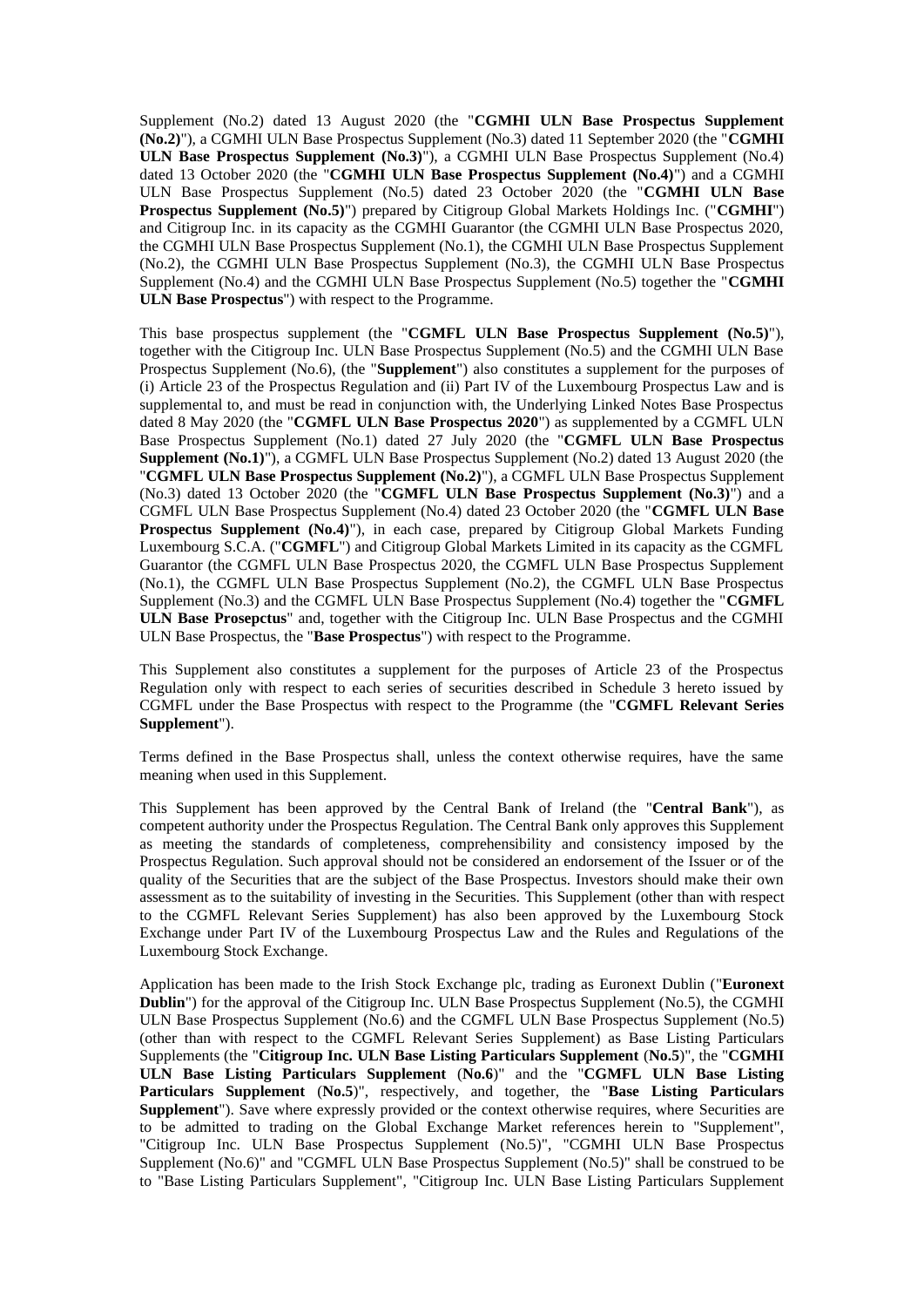(No.5)", "CGMHI ULN Base Listing Particulars Supplement (No.6)" and "CGMFL ULN Base Listing Particulars Supplement (No.5)", respectively.

Citigroup Inc. accepts responsibility for the information contained in this Supplement (other than with respect to the CGMFL Relevant Series Supplement and excluding the paragraphs set out under the headings "*Information relating to the CGMHI ULN Base Prospectus*" and "*Information relating to the CGMFL ULN Base Prospectus*" below). To the best of the knowledge of Citigroup Inc., the information contained in this Supplement (other than with respect to the CGMFL Relevant Series Supplement and excluding the paragraphs set out under the headings "*Information relating to the CGMHI ULN Base Prospectus*" and "*Information relating to the CGMFL ULN Base Prospectus*" below) is in accordance with the facts and does not omit anything likely to affect the import of such information.

CGMHI accepts responsibility for the information contained in this Supplement (other than with respect to the CGMFL Relevant Series Supplement and excluding the paragraphs set out under the headings "*Information relating to the Citigroup Inc. ULN Base Prospectus"* and *"Information relating to the CGMFL ULN Base Prospectus*" below). To the best of the knowledge of CGMHI, the information contained in this Supplement (other than with respect to the CGMFL Relevant Series Supplement and excluding the paragraphs set out under the headings "*Information relating to the Citigroup Inc. ULN Base Prospectus*" and "*Information relating to the CGMFL ULN Base Prospectus*" below) is in accordance with the facts and does not omit anything likely to affect the import of such information.

The CGMHI Guarantor accepts responsibility for the information contained in this Supplement (other than with respect to the CGMFL Relevant Series Supplement and excluding the paragraphs set out under the headings "*Information relating to the Citigroup Inc. ULN Base Prospectus*" and "*Information relating to the CGMFL ULN Base Prospectus*" below). To the best of the knowledge of the CGMHI Guarantor, the information contained in this Supplement (other than with respect to the CGMFL Relevant Series Supplement and excluding the paragraphs set out under the headings "*Information relating to the Citigroup Inc. ULN Base Prospectus*" and "*Information relating to the CGMFL ULN Base Prospectus*" below) is in accordance with the facts and does not omit anything likely to affect the import of such information.

CGMFL accepts responsibility for the information contained in this Supplement (excluding the paragraphs set out under the headings "*Information relating to the Citigroup Inc. ULN Base Prospectus*" and "*Information relating to the CGMHI ULN Base Prospectus*" below). To the best of the knowledge of CGMFL, the information contained in this Supplement (excluding the paragraphs set out under the headings "*Information relating to the Citigroup Inc. ULN Base Prospectus*" and "*Information relating to the CGMHI ULN Base Prospectus*" below) is in accordance with the facts and does not omit anything likely to affect the import of such information.

The CGMFL Guarantor accepts responsibility for the information contained in this Supplement (excluding (i) the paragraphs set out under the headings "*Information relating to the Citigroup Inc. ULN Base Prospectus*" and "*Information relating to the CGMHI ULN Base Prospectus*" below and (ii) the information set out in Schedule 1 hereto (*Alternative Performance Measures (Citigroup Inc. 2020 Q3 Form 10-Q)*)). To the best of the knowledge of the CGMFL Guarantor, the information contained in this Supplement (excluding (i) the paragraphs set out under the headings "*Information relating to the Citigroup Inc. ULN Base Prospectus*" and "*Information relating to the CGMHI ULN Base Prospectus*" below and (ii) the information set out in Schedule 1 hereto (*Alternative Performance Measures (Citigroup Inc. 2020 Q3 Form 10-Q)*)) is in accordance with the facts and does not omit anything likely to affect the import of such information.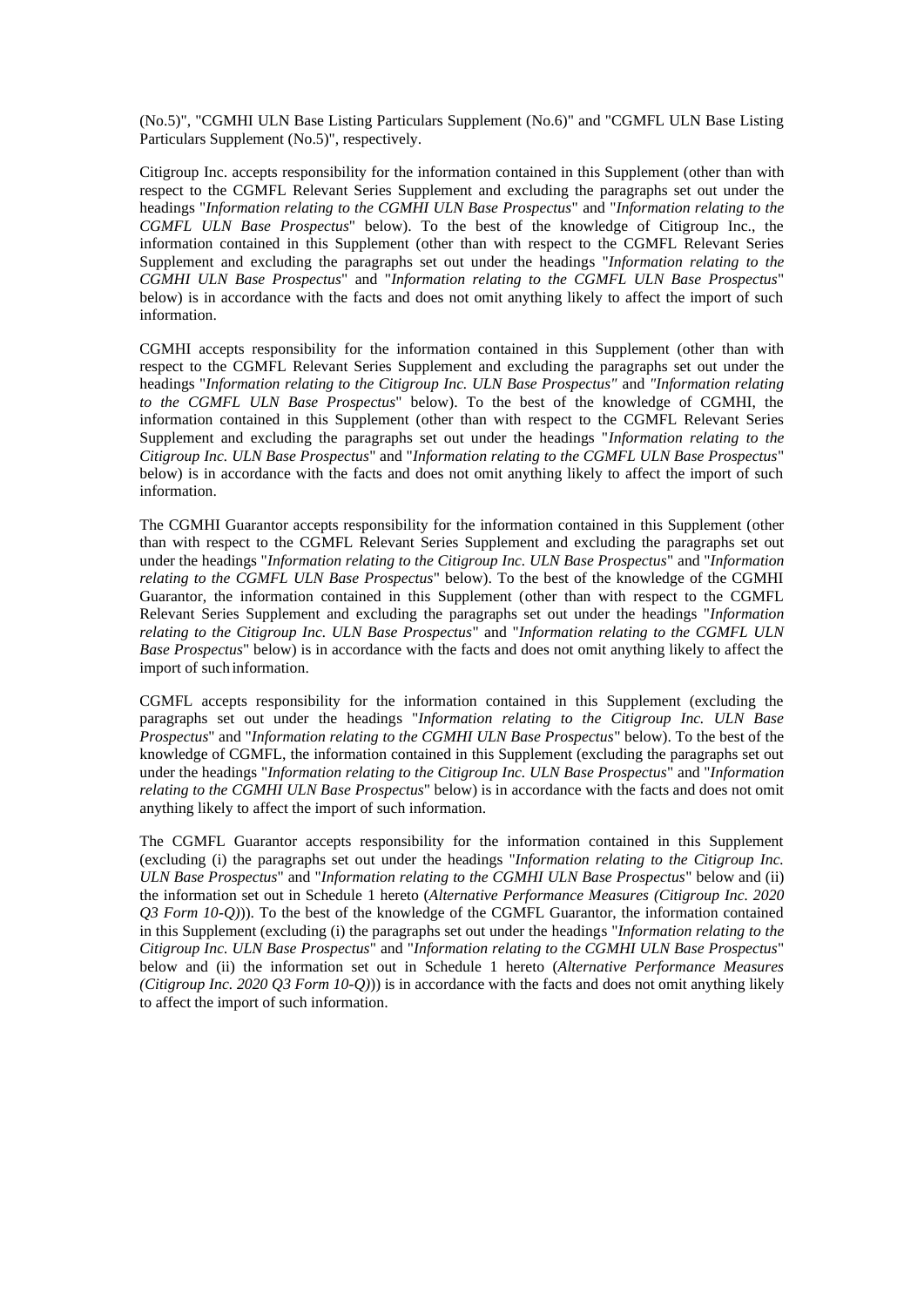# **INFORMATION RELATING TO THE CITIGROUP INC. ULN BASE PROSPECTUS**

*Publication of the 2020 Q3 Form 10-Q of Citigroup Inc. on 4 November 2020*

On 4 November 2020, Citigroup Inc. (as an Issuer under the Programme) filed its Quarterly Report on Form 10-Q (the "**Citigroup Inc. 2020 Q3 Form 10-Q**") for the three and nine months ended 30 September 2020 with the Securities and Exchange Commission of the United States (the "**SEC**"). A copy of the Citigroup Inc. 2020 Q3 Form 10-Q has been filed with the Central Bank, Euronext Dublin and the *Commission de Surveillance du Secteur Financier* (the "**CSSF**") and has been published on the website of the Luxembourg Stock Exchange. [\(https://dl.bourse.lu/dl?v=q/NZKKVKh4n8E8jJ1tY0mvHZP/wbE/Cq7wJjpbRm2J5UZNIGgt2K2Uyyg](https://dl.bourse.lu/dl?v=q/NZKKVKh4n8E8jJ1tY0mvHZP/wbE/Cq7wJjpbRm2J5UZNIGgt2K2Uyyg8jF360ocuUnNQ5sgOEJJQOcFshuC0/VCEn4tFjx7sgLVCvR95reyEiP61L5Zx8lcaJzmIVLxYfUcz1jjIHkXo0py1oRDKdCJxanS0xBG1a7CIQGCoJapVps1BjHJUps0bwIObOnphtVKbzSPD8hclxSOe+4FDzPIn7WXlDxX8IRx5vM0xs=) [8jF360ocuUnNQ5sgOEJJQOcFshuC0/VCEn4tFjx7sgLVCvR95reyEiP61L5Zx8lcaJzmIVLxYfUcz1jjI](https://dl.bourse.lu/dl?v=q/NZKKVKh4n8E8jJ1tY0mvHZP/wbE/Cq7wJjpbRm2J5UZNIGgt2K2Uyyg8jF360ocuUnNQ5sgOEJJQOcFshuC0/VCEn4tFjx7sgLVCvR95reyEiP61L5Zx8lcaJzmIVLxYfUcz1jjIHkXo0py1oRDKdCJxanS0xBG1a7CIQGCoJapVps1BjHJUps0bwIObOnphtVKbzSPD8hclxSOe+4FDzPIn7WXlDxX8IRx5vM0xs=) [HkXo0py1oRDKdCJxanS0xBG1a7CIQGCoJapVps1BjHJUps0bwIObOnphtVKbzSPD8hclxSOe+4FD](https://dl.bourse.lu/dl?v=q/NZKKVKh4n8E8jJ1tY0mvHZP/wbE/Cq7wJjpbRm2J5UZNIGgt2K2Uyyg8jF360ocuUnNQ5sgOEJJQOcFshuC0/VCEn4tFjx7sgLVCvR95reyEiP61L5Zx8lcaJzmIVLxYfUcz1jjIHkXo0py1oRDKdCJxanS0xBG1a7CIQGCoJapVps1BjHJUps0bwIObOnphtVKbzSPD8hclxSOe+4FDzPIn7WXlDxX8IRx5vM0xs=)  $zPIn7WXIDxX8IRx5vM0xs=$ ). By virtue of this Supplement, the Citigroup Inc. 2020 O3 Form 10-O is incorporated by reference in, and forms part of the Citigroup Inc. ULN Base Prospectus 2020.

The following information appears on the page(s) of the Citigroup Inc. 2020 Q3 Form 10-Q as set out below:

**1. Unaudited interim financial information of Citigroup Inc. in respect of the three and nine months ended 30 September 2020, as set out in the Citigroup Inc. 2020 Q3 Form 10- Q:**

|                 |                                                                           | Page(s)     |
|-----------------|---------------------------------------------------------------------------|-------------|
| A.              | Consolidated<br>Statements<br>of<br>Income<br>and<br>Comprehensive Income | $102 - 103$ |
| <b>B.</b>       | <b>Consolidated Balance Sheet</b>                                         | 104-105     |
| $\mathcal{C}$ . | in<br>Consolidated<br>Statement<br>of<br>Changes<br>Stockholders' Equity  | 106-107     |
| D.              | <b>Consolidated Statement of Cash Flows</b>                               | 108-109     |
| E.              | Notes to the Consolidated Financial Statements                            | 110-224     |
|                 | $\sim$ $\cdot$                                                            | $\cdots$    |

**2. Other information relating to Citigroup Inc., as set out in the Citigroup Inc. 2020 Q3 Form 10-Q:**

|    |                                                                                                      | Page(s)  |
|----|------------------------------------------------------------------------------------------------------|----------|
| А. | Description of the principal activities of Citigroup<br>Inc. - Overview, Management's Discussion and |          |
|    | Analysis of Financial Condition and Results of                                                       |          |
|    | Operations, Segment and Business – Income                                                            |          |
|    | (Loss) and Revenues and Segment Balance Sheet                                                        | $1 - 31$ |
| В. | Description of the principal markets in which<br>Citigroup Inc. competes                             |          |
|    | Management's Discussion and Analysis of<br>(i)                                                       |          |
|    | Financial Condition and Results of                                                                   |          |
|    | Operations, Segment and Business –                                                                   | $3 - 31$ |
|    | Income (Loss) and Revenues and Segment                                                               |          |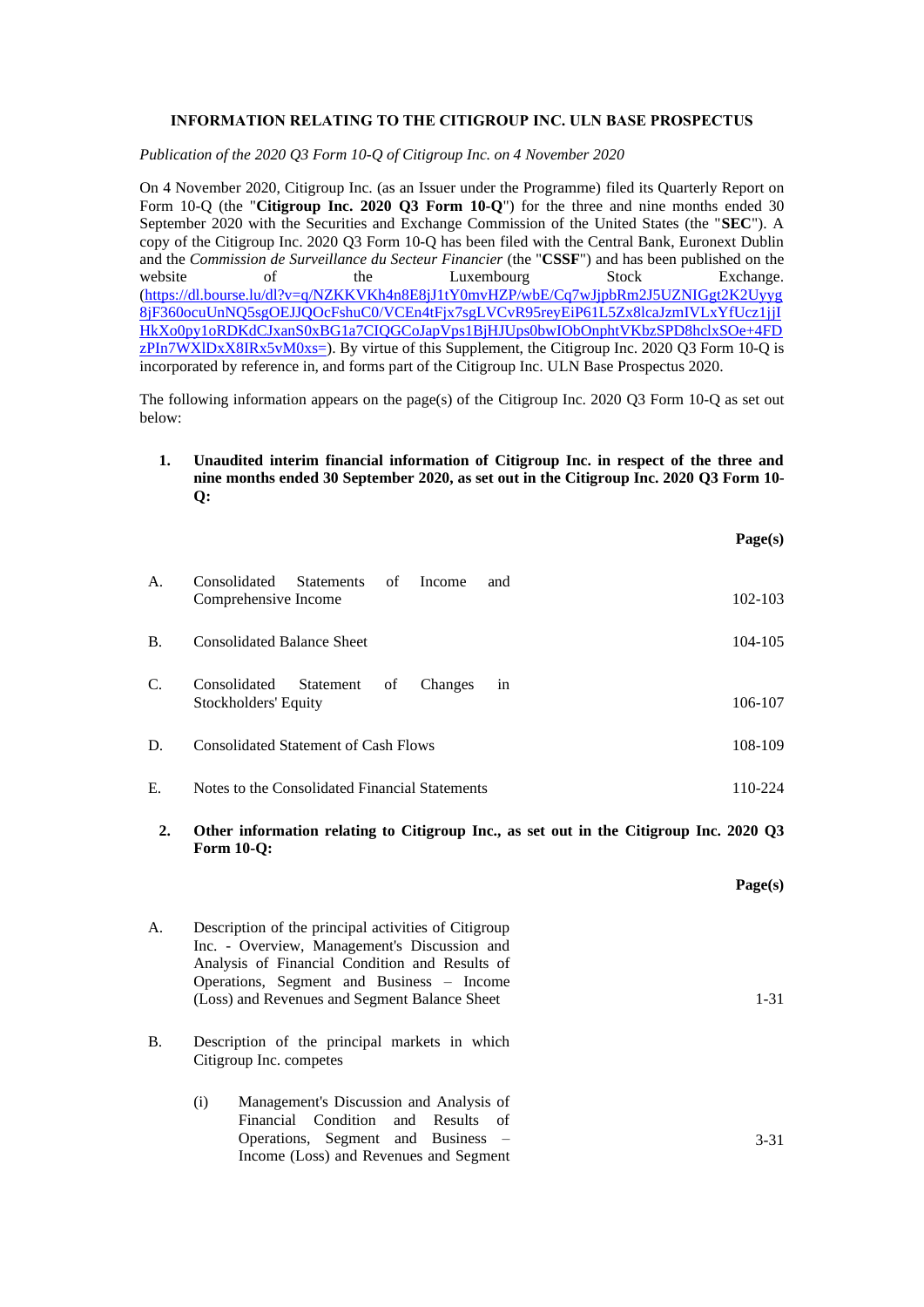#### Balance Sheet

|    | (ii)                                                                                                                                     | <b>Strategic Risk</b>                                                                                                                                                                                                                                            | 89-91    |
|----|------------------------------------------------------------------------------------------------------------------------------------------|------------------------------------------------------------------------------------------------------------------------------------------------------------------------------------------------------------------------------------------------------------------|----------|
|    | (iii)                                                                                                                                    | Note 3 (Business Segments) to the<br><b>Consolidated Financial Statements</b>                                                                                                                                                                                    | 113      |
| C. | Description of the principal investments of<br>Citigroup Inc. - Note 12 (Investments) to the<br><b>Consolidated Financial Statements</b> | 127-137                                                                                                                                                                                                                                                          |          |
| D. | Citigroup Inc.                                                                                                                           | Description of trends and events<br>affecting                                                                                                                                                                                                                    |          |
|    | (i)                                                                                                                                      | Citigroup<br>Segments,<br>Management's<br>Discussion and Analysis of Financial<br>Condition and Results of Operations,<br>Segment and Business - Income (Loss)<br>and Revenues and Segment Balance<br>Sheet                                                      | $2 - 31$ |
|    | (ii)                                                                                                                                     | Significant Accounting Policies<br>and<br>Significant<br>Estimates,<br>Disclosure<br>Controls and Procedures, Disclosure<br>Pursuant to Section 219 of the Iran<br>Threat Reduction and Syria Human<br>Rights<br>and Forward-Looking<br>Act<br><b>Statements</b> | 92-100   |
|    | (iii)                                                                                                                                    | Note 1 (Basis of Presentation, Updated<br>Accounting Policies and Accounting<br>Changes) to the Consolidated Financial<br><b>Statements</b>                                                                                                                      | 110-111  |
| Е. | Description of litigation involving Citigroup Inc. -<br>Note 23 (Contingencies) to the Consolidated<br><b>Financial Statements</b>       |                                                                                                                                                                                                                                                                  | 213-214  |
| F. |                                                                                                                                          | Risk Management - Managing Global Risk Table<br>of Contents and Managing Global Risk                                                                                                                                                                             | 47-91    |

Any information not listed in the cross-reference list above but included in the Citigroup Inc. 2020 Q3 Form 10-Q is given for information purposes only.

# *Alternative Performance Measures*

Information relating to alternative performance measures (**"APMs"**) for the purposes of the Guidelines published by the European Securities and Markets Authority (**"ESMA"**) is set out in Schedule 1 to this Supplement.

# *Amendments to the Risk Factors*

The risk factors set out in Section B of the Citigroup Inc. ULN Base Prospectus entitled "*Risk Factors*" shall be amended as set out in Schedule 2 to this Supplement.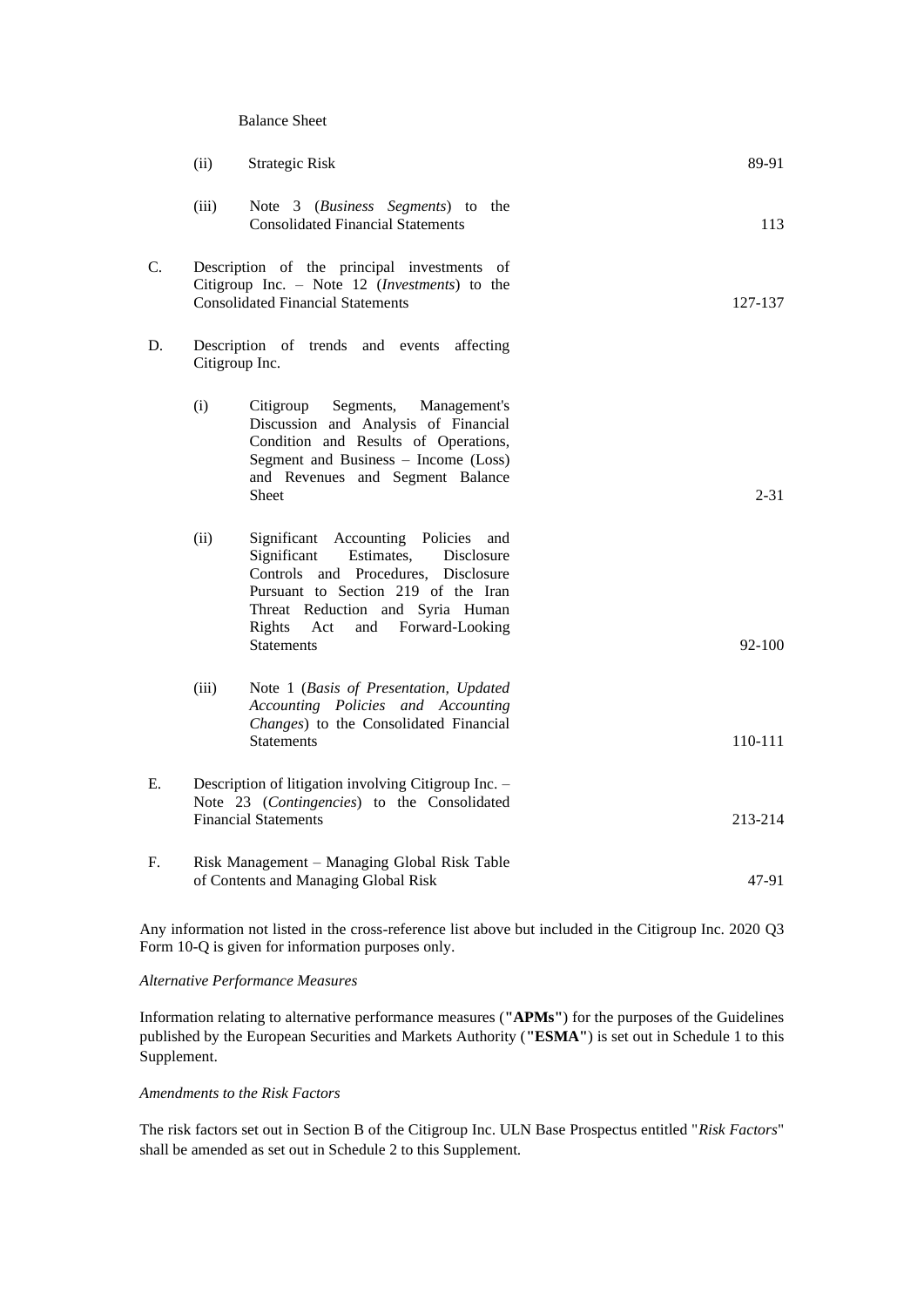# *Legal proceedings*

For a discussion of Citigroup Inc.'s material legal and regulatory matters, see (i) Note 27 to the Consolidated Financial Statements included in the Citigroup Inc. 2019 Form 10-K, (ii) Note 23 to the Consolidated Financial Statements included in the Citigroup Inc. 2020 Q1 Form 10-Q, (iii) Note 23 to the Consolidated Financial Statements included in the Citigroup Inc. 2020 Q2 Form 10-Q and (iv) Note 23 to the Consolidated Financial Statements included in the Citigroup Inc. 2020 Q3 Form 10-Q. Save as disclosed in the documents referenced above, neither Citigroup Inc. nor any of its subsidiaries is involved in, or has been involved in, any governmental, legal or arbitration proceedings that may have had, in the twelve months before the date of this Supplement, a significant effect on the financial position or profitability of Citigroup Inc. or Citigroup Inc. and its subsidiaries as a whole, nor, so far as Citigroup Inc. is aware, are any such proceedings pending or threatened.

## *Significant change and material adverse change*

There has been no significant change in the financial or trading position of Citigroup Inc. or Citigroup Inc. and its subsidiaries as a whole since 30 September 2020 (the date of Citigroup Inc.'s most recently published unaudited interim financial statements), and there has been no material adverse change in the financial position or prospects of Citigroup Inc. or Citigroup Inc. and its subsidiaries as a whole since 31 December 2019 (the date of Citigroup Inc.'s most recently published audited annual financial statements).

There has been no significant change in the financial performance of Citigroup Inc. or Citigroup Inc. and its subsidiaries as a whole since 30 September 2020 (the date of Citigroup Inc.'s most recently published unaudited interim financial statements).

### *General*

Save as disclosed in this Supplement (including any documents incorporated by reference herein), there has been no other significant new factor, material mistake or material inaccuracy relating to information included in the Citigroup Inc. ULN Base Prospectus since the publication of the Citigroup Inc. ULN Base Prospectus Supplement (No.4).

Copies of the Citigroup Inc. ULN Base Prospectus 2020, the Citigroup Inc. ULN Base Prospectus Supplement (No.1), the Citigroup Inc. ULN Base Prospectus Supplement (No.2), the Citigroup Inc. ULN Base Prospectus Supplement (No.3), the Citigroup Inc. ULN Base Prospectus Supplement (No.4) and this Supplement will be obtainable free of charge in electronic form, for so long as the Programme remains in effect or any Securities remain outstanding, at the specified office of the Fiscal Agent and each of the other Paying Agents and all documents incorporated by reference in the Citigroup Inc. ULN Base Prospectus 2020 will be available on the website specified for each such document in the Citigroup Inc. ULN Base Prospectus.

To the extent that there is any inconsistency between (a) any statement in this Supplement or any statement incorporated by reference into the Citigroup Inc. ULN Base Prospectus 2020 by this Supplement and (b) any statement in the Citigroup Inc. ULN Base Prospectus or otherwise incorporated by reference into the Citigroup Inc. ULN Base Prospectus 2020, the statements in (a) above will prevail.

# *Withdrawal rights*

No non-exempt offers of Securities to the public made by Citigroup Inc. as Issuer pursuant to the Citigroup Inc. ULN Base Prospectus are on-going as of the date hereof, and consequently, no rights of withdrawal arise in accordance with Article 23(2) of the Prospectus Regulation following the publication of this Supplement.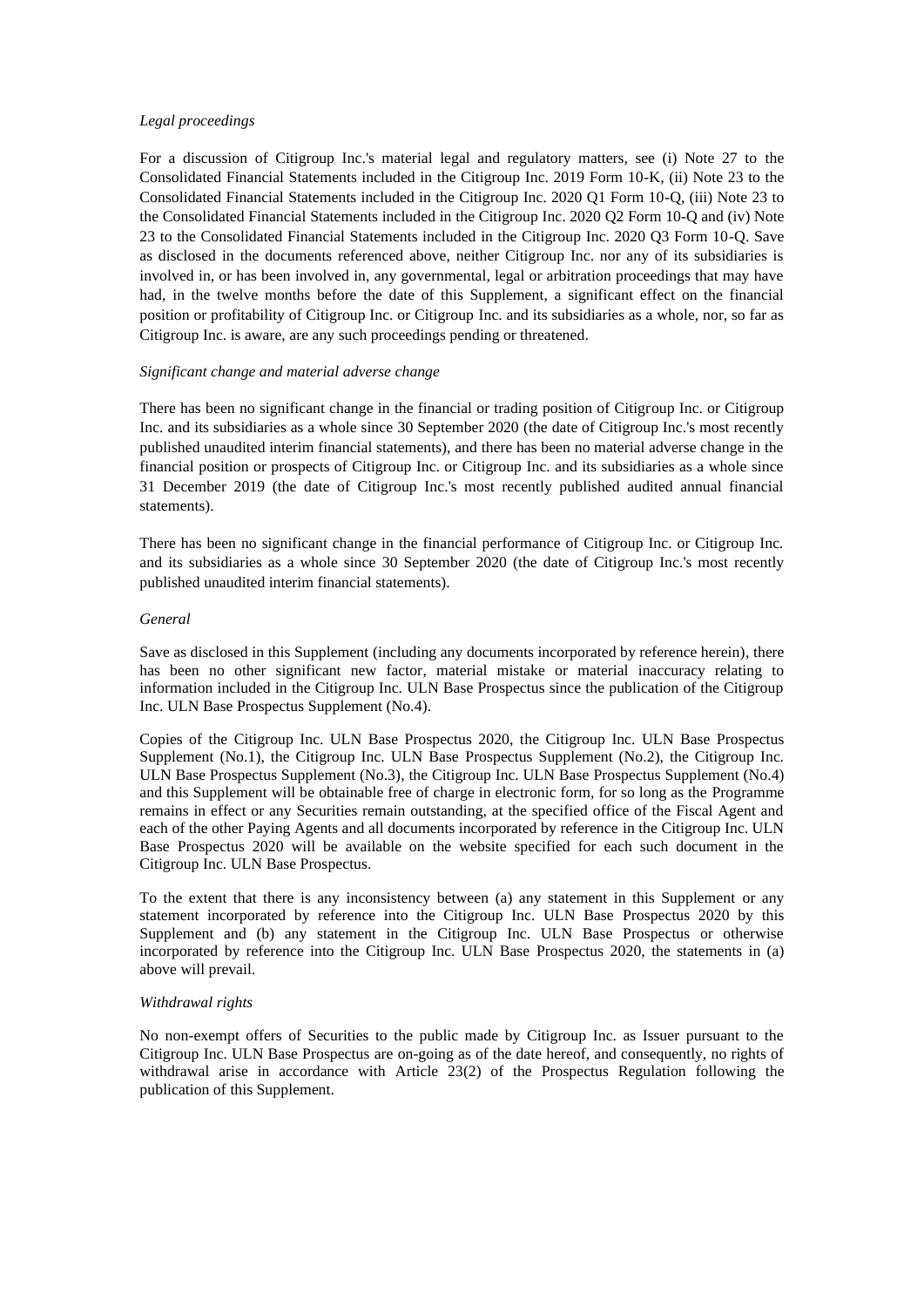# **INFORMATION RELATING TO THE CGMHI ULN BASE PROSPECTUS**

*Publication of the 2020 Q3 Form 10-Q of Citigroup Inc. on 4 November 2020*

On 4 November 2020, Citigroup Inc. (as CGMHI Guarantor under the Programme) filed its Quarterly Report on Form 10-Q (the "**Citigroup Inc. 2020 Q3 Form 10-Q**") for the three and nine months ended 30 September 2020 with the Securities and Exchange Commission of the United States (the "**SEC**"). A copy of the Citigroup Inc. 2020 Q3 Form 10-Q has been filed with the Central Bank, Euronext Dublin and the *Commission de Surveillance du Secteur Financier* (the "**CSSF**") and has been published on the website of the Luxembourg Stock Exchange. [\(https://dl.bourse.lu/dl?v=q/NZKKVKh4n8E8jJ1tY0mvHZP/wbE/Cq7wJjpbRm2J5UZNIGgt2K2Uyyg](https://dl.bourse.lu/dl?v=q/NZKKVKh4n8E8jJ1tY0mvHZP/wbE/Cq7wJjpbRm2J5UZNIGgt2K2Uyyg8jF360ocuUnNQ5sgOEJJQOcFshuC0/VCEn4tFjx7sgLVCvR95reyEiP61L5Zx8lcaJzmIVLxYfUcz1jjIHkXo0py1oRDKdCJxanS0xBG1a7CIQGCoJapVps1BjHJUps0bwIObOnphtVKbzSPD8hclxSOe+4FDzPIn7WXlDxX8IRx5vM0xs=) [8jF360ocuUnNQ5sgOEJJQOcFshuC0/VCEn4tFjx7sgLVCvR95reyEiP61L5Zx8lcaJzmIVLxYfUcz1jjI](https://dl.bourse.lu/dl?v=q/NZKKVKh4n8E8jJ1tY0mvHZP/wbE/Cq7wJjpbRm2J5UZNIGgt2K2Uyyg8jF360ocuUnNQ5sgOEJJQOcFshuC0/VCEn4tFjx7sgLVCvR95reyEiP61L5Zx8lcaJzmIVLxYfUcz1jjIHkXo0py1oRDKdCJxanS0xBG1a7CIQGCoJapVps1BjHJUps0bwIObOnphtVKbzSPD8hclxSOe+4FDzPIn7WXlDxX8IRx5vM0xs=) [HkXo0py1oRDKdCJxanS0xBG1a7CIQGCoJapVps1BjHJUps0bwIObOnphtVKbzSPD8hclxSOe+4FD](https://dl.bourse.lu/dl?v=q/NZKKVKh4n8E8jJ1tY0mvHZP/wbE/Cq7wJjpbRm2J5UZNIGgt2K2Uyyg8jF360ocuUnNQ5sgOEJJQOcFshuC0/VCEn4tFjx7sgLVCvR95reyEiP61L5Zx8lcaJzmIVLxYfUcz1jjIHkXo0py1oRDKdCJxanS0xBG1a7CIQGCoJapVps1BjHJUps0bwIObOnphtVKbzSPD8hclxSOe+4FDzPIn7WXlDxX8IRx5vM0xs=)  $zPIn7WXIDxX8IRx5vM0xs=$ ). By virtue of this Supplement, the Citigroup Inc. 2020 O3 Form 10-O is incorporated by reference in, and forms part of the CGMHI ULN Base Prospectus 2020.

The following information appears on the page(s) of the Citigroup Inc. 2020 Q3 Form 10-Q as set out below:

**3. Unaudited interim financial information of Citigroup Inc. in respect of the three and nine months ended 30 September 2020, as set out in the Citigroup Inc. 2020 Q3 Form 10- Q:**

|             |                                                                                                             | Page(s) |
|-------------|-------------------------------------------------------------------------------------------------------------|---------|
| A.          | Consolidated<br><b>Statements</b><br>of<br>Income<br>and<br>Comprehensive Income                            | 102-103 |
| <b>B.</b>   | <b>Consolidated Balance Sheet</b>                                                                           | 104-105 |
| $C_{\cdot}$ | Consolidated<br>Statement<br>Changes<br>of<br>in<br>Stockholders' Equity                                    | 106-107 |
| D.          | <b>Consolidated Statement of Cash Flows</b>                                                                 | 108-109 |
| E.          | Notes to the Consolidated Financial Statements                                                              | 110-224 |
| 4.          | Other information relating to Citigroup Inc., as set out in the Citigroup Inc. 2020 Q3<br><b>Form 10-Q:</b> |         |
|             |                                                                                                             | Page(s) |

- A. Description of the principal activities of Citigroup Inc. - Overview, Management's Discussion and Analysis of Financial Condition and Results of Operations, Segment and Business – Income (Loss) and Revenues and Segment Balance Sheet 1-31
- B. Description of the principal markets in which Citigroup Inc. competes
	- (i) Management's Discussion and Analysis of Financial Condition and Results of Operations, Segment and Business – Income (Loss) and Revenues and Segment 3-31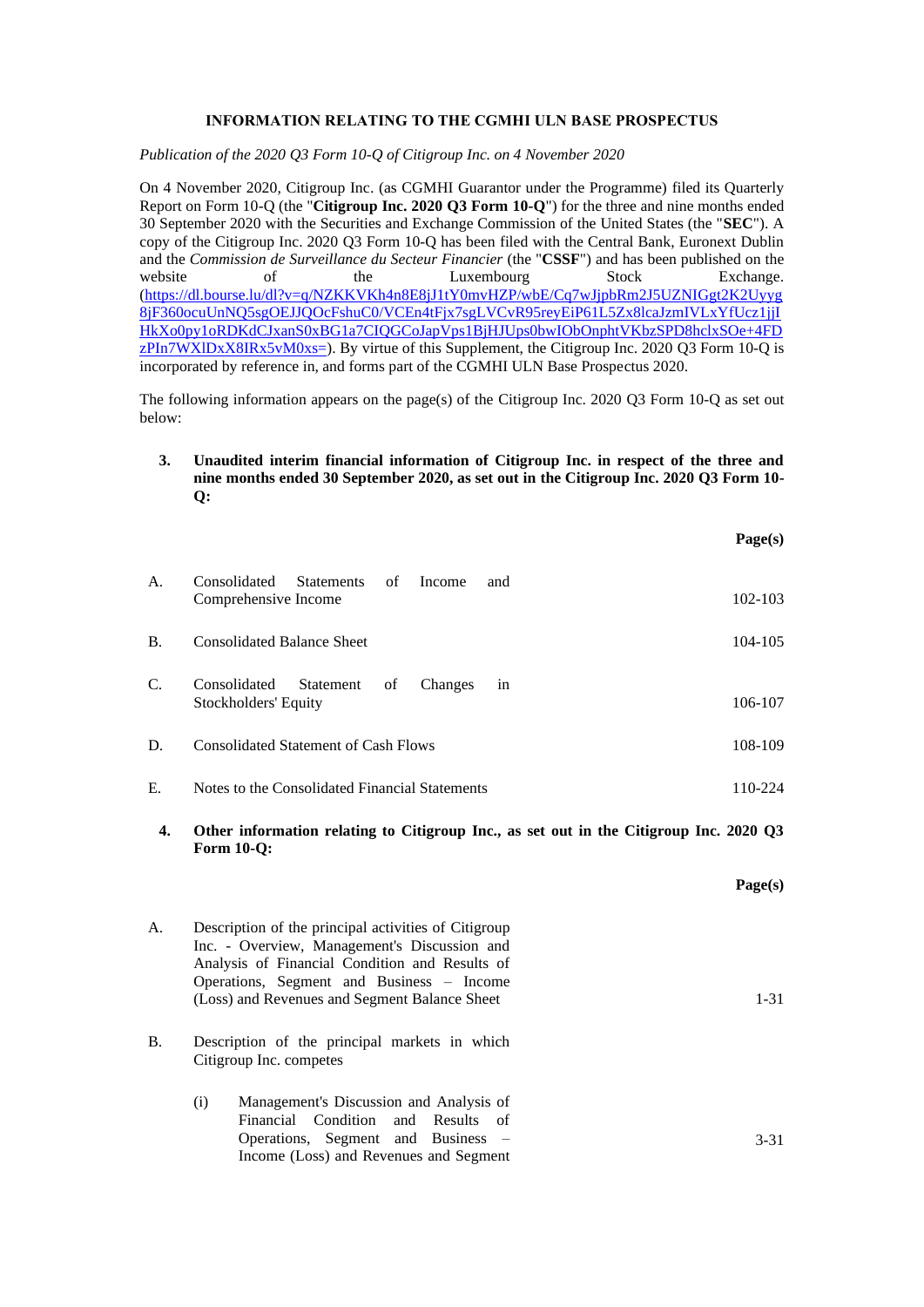#### Balance Sheet

|    | (ii)                                                                                                                                     | <b>Strategic Risk</b>                                                                                                                                                                                                                                            | 89-91    |
|----|------------------------------------------------------------------------------------------------------------------------------------------|------------------------------------------------------------------------------------------------------------------------------------------------------------------------------------------------------------------------------------------------------------------|----------|
|    | (iii)                                                                                                                                    | Note 3 (Business Segments) to the<br><b>Consolidated Financial Statements</b>                                                                                                                                                                                    | 113      |
| C. | Description of the principal investments of<br>Citigroup Inc. - Note 12 (Investments) to the<br><b>Consolidated Financial Statements</b> |                                                                                                                                                                                                                                                                  | 127-137  |
| D. | Citigroup Inc.                                                                                                                           | Description of trends and events<br>affecting                                                                                                                                                                                                                    |          |
|    | (i)                                                                                                                                      | Citigroup<br>Segments,<br>Management's<br>Discussion and Analysis of Financial<br>Condition and Results of Operations,<br>Segment and Business - Income (Loss)<br>and Revenues and Segment Balance<br>Sheet                                                      | $2 - 31$ |
|    | (ii)                                                                                                                                     | Significant Accounting Policies<br>and<br>Significant<br>Estimates,<br>Disclosure<br>Controls and Procedures, Disclosure<br>Pursuant to Section 219 of the Iran<br>Threat Reduction and Syria Human<br>Rights<br>and Forward-Looking<br>Act<br><b>Statements</b> | 92-100   |
|    | (iii)                                                                                                                                    | Note 1 (Basis of Presentation, Updated<br>Accounting Policies and Accounting<br>Changes) to the Consolidated Financial<br><b>Statements</b>                                                                                                                      | 110-111  |
| Е. | Description of litigation involving Citigroup Inc. -<br>Note 23 (Contingencies) to the Consolidated<br><b>Financial Statements</b>       |                                                                                                                                                                                                                                                                  | 213-214  |
| F. |                                                                                                                                          | Risk Management - Managing Global Risk Table<br>of Contents and Managing Global Risk                                                                                                                                                                             | 47-91    |

Any information not listed in the cross-reference list above but included in the Citigroup Inc. 2020 Q3 Form 10-Q is given for information purposes only.

# *Alternative Performance Measures*

Information relating to alternative performance measures (**"APMs"**) for the purposes of the Guidelines published by the European Securities and Markets Authority (**"ESMA"**) is set out in Schedule 1 to this Supplement.

# *Amendments to the Risk Factors*

The risk factors set out in Section B of the CGMHI ULN Base Prospectus entitled "*Risk Factors*" shall be amended as set out in Schedule 2 to this Supplement.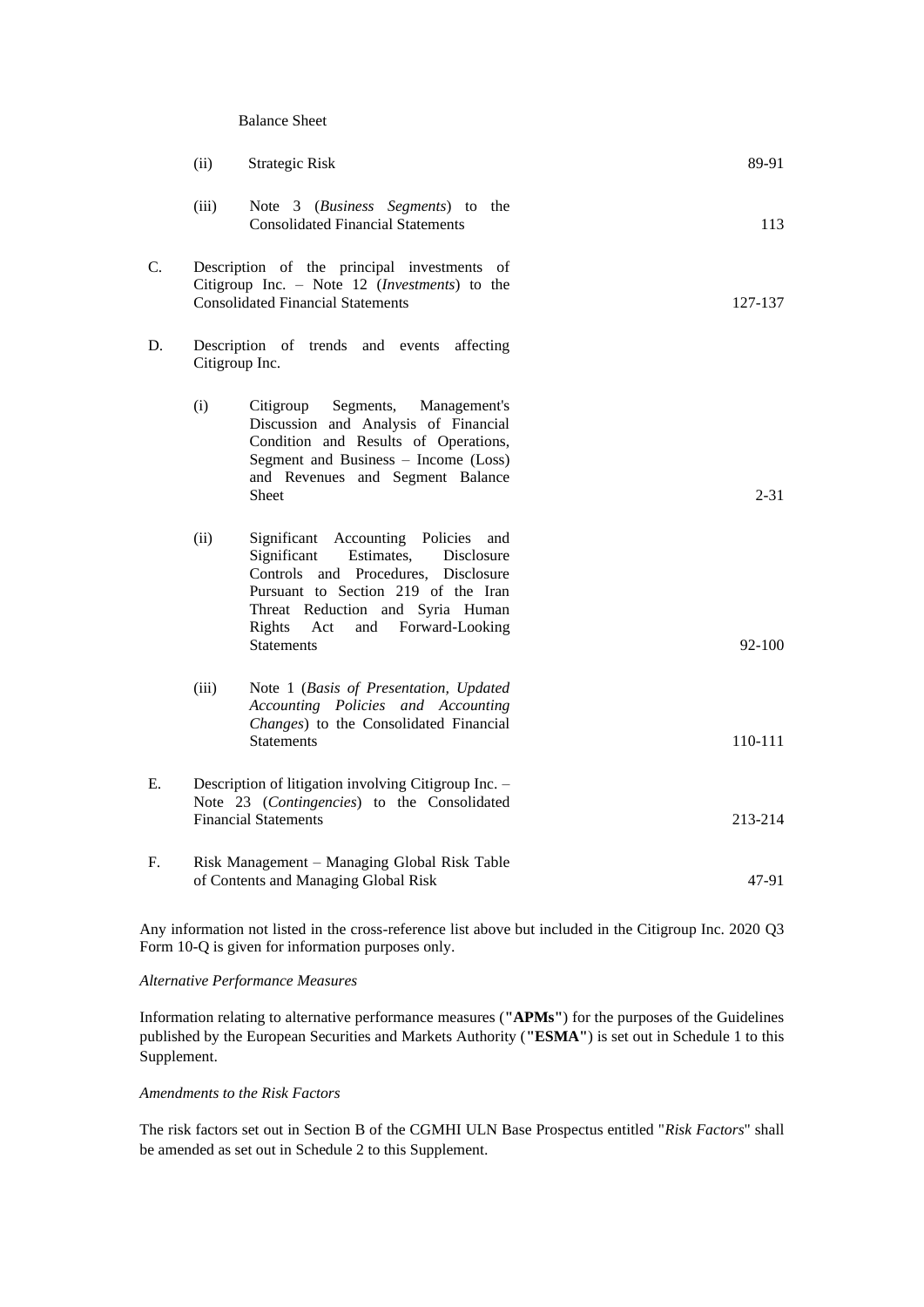### *Legal proceedings*

For a discussion of CGMHI's material legal and regulatory matters, see Note 16 to the Consolidated Financial Statements included in the CGMHI 2019 Annual Report and Note 13 to the Consolidated Financial Statements included in the CGMHI 2020 Half-Yearly Financial Report. For a discussion of Citigroup Inc.'s material legal and regulatory matters, of which the matters discussed in Notes 16 and 13 (as specified above) are a part, see (i) Note 27 to the Consolidated Financial Statements included in the Citigroup Inc. 2019 Form 10-K, (ii) Note 23 to the Consolidated Financial Statements included in the Citigroup Inc. 2020 Q1 Form 10-Q, (iii) Note 23 to the Consolidated Financial Statements included in the Citigroup Inc. 2020 Q2 Form 10-Q and (iv) Note 23 to the Consolidated Financial Statements included in the Citigroup Inc. 2020 Q3 Form 10-Q. Save as disclosed in the documents referenced above, neither CGMHI nor any of its subsidiaries is involved in, or has been involved in, any governmental, legal or arbitration proceedings that may have had in the twelve months before the date of this Supplement, a significant effect on the financial position or profitability of CGMHI or CGMHI and its subsidiaries taken as a whole, nor, so far as CGMHI is aware, are any such proceedings pending or threatened.

For a discussion of Citigroup Inc.'s material legal and regulatory matters, see (i) Note 27 to the Consolidated Financial Statements included in the Citigroup Inc. 2019 Form 10-K, (ii) Note 23 to the Consolidated Financial Statements included in the Citigroup Inc. 2020 Q1 Form 10-Q, (iii) Note 23 to the Consolidated Financial Statements included in the Citigroup Inc. 2020 Q2 Form 10-Q and (iv) Note 23 to the Consolidated Financial Statements included in the Citigroup Inc. 2020 Q3 Form 10-Q. Save as disclosed in the documents referenced above, neither Citigroup Inc. nor any of its subsidiaries is involved in, or has been involved in, any governmental, legal or arbitration proceedings that may have had, in the twelve months before the date of this Supplement, a significant effect on the financial position or profitability of Citigroup Inc. or Citigroup Inc. and its subsidiaries as a whole, nor, so far as Citigroup Inc. is aware, are any such proceedings pending or threatened.

### *Significant change and material adverse change*

There has been no significant change in the consolidated financial or trading position of CGMHI and its subsidiaries taken as a whole since 30 June 2020 (the date of the most recently published unaudited interim financial statements of CGMHI) and there has been no material adverse change in the financial position or prospects of CGMHI and its subsidiaries taken as a whole since 31 December 2019 (the date of the most recently published audited annual financial statements of CGMHI).

There has been no significant change in the financial performance of CGMHI and its subsidiaries as a whole since 30 June 2020 (the date of the most recently published unaudited interim financial statements of CGMHI).

There has been no significant change in the financial or trading position of Citigroup Inc. or Citigroup Inc. and its subsidiaries as a whole since 30 September 2020 (the date of Citigroup Inc.'s most recently published unaudited interim financial statements), and there has been no material adverse change in the financial position or prospects of Citigroup Inc. or Citigroup Inc. and its subsidiaries as a whole since 31 December 2019 (the date of Citigroup Inc.'s most recently published audited annual financial statements).

There has been no significant change in the financial performance of Citigroup Inc. or Citigroup Inc. and its subsidiaries as a whole since 30 September 2020 (the date of Citigroup Inc.'s most recently published unaudited interim financial statements).

### *General*

Save as disclosed in this Supplement (including any documents incorporated by reference herein), there has been no other significant new factor, material mistake or material inaccuracy relating to information included in the CGMHI ULN Base Prospectus since the publication of the CGMHI ULN Base Prospectus Supplement (No.5).

Copies of the CGMHI ULN Base Prospectus, the CGMHI ULN Base Prospectus Supplement (No.1), the CGMHI ULN Base Prospectus Supplement (No.2), the CGMHI ULN Base Prospectus Supplement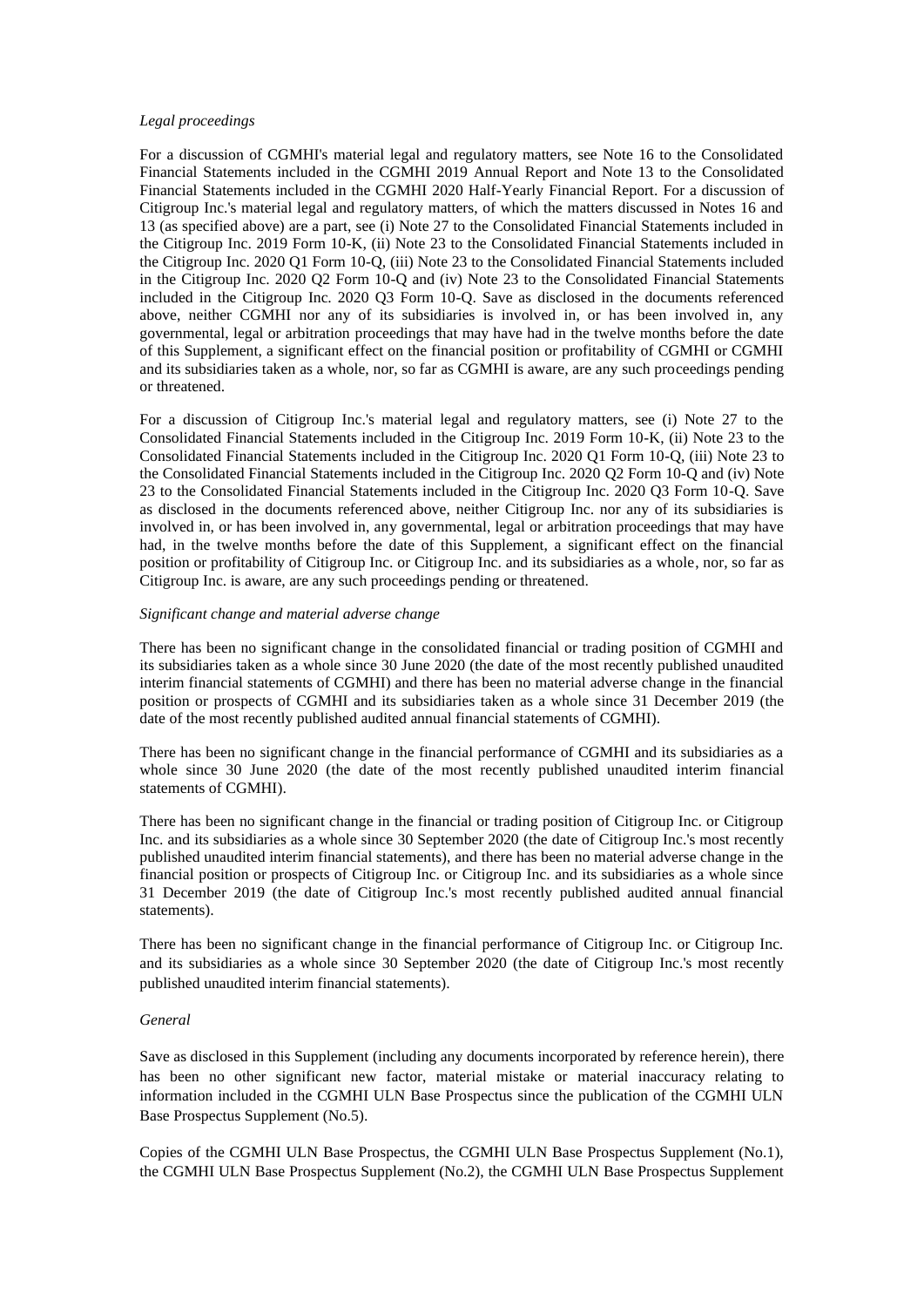(No.3), the CGMHI ULN Base Prospectus Supplement (No.4), the CGMHI ULN Base Prospectus Supplement (No.5) and this Supplement will be obtainable free of charge in electronic form, for so long as the Programme remains in effect or any Securities remain outstanding, at the specified office of the Fiscal Agent and each of the other Paying Agents and all documents incorporated by reference in the CGMHI ULN Base Prospectus 2020 will be available on the website specified for each such document in the CGMHI ULN Base Prospectus.

To the extent that there is any inconsistency between (a) any statement in this Supplement or any statement incorporated by reference into the CGMHI ULN Base Prospectus 2020 by this Supplement and (b) any statement in the CGMHI ULN Base Prospectus or otherwise incorporated by reference into the CGMHI ULN Base Prospectus 2020, the statements in (a) above will prevail.

### *Withdrawal rights*

No non-exempt offers of Securities to the public made by CGMHI as Issuer pursuant to the CGMHI ULN Base Prospectus are on-going as of the date hereof, and consequently, no rights of withdrawal arise in accordance with Article 23(2) of the Prospectus Regulation following the publication of this Supplement.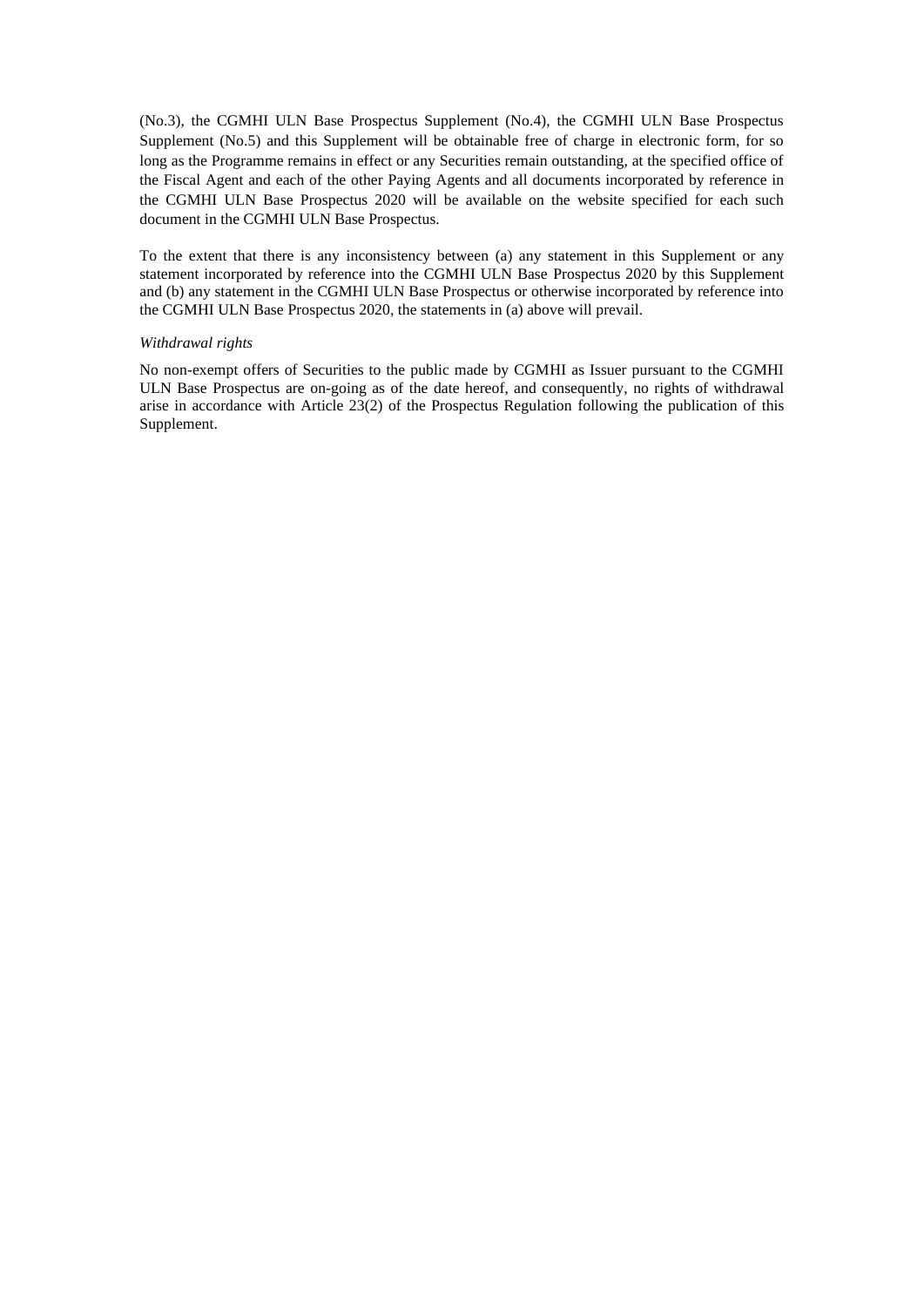# **INFORMATION RELATING TO THE CGMFL ULN BASE PROSPECTUS**

# *Amendments to the Base Prospectus*

*Publication of the 2020 Q3 Form 10-Q of Citigroup Inc. on 4 November 2020*

On 4 November 2020, Citigroup Inc. (an indirect parent company of CGMFL) filed its Quarterly Report on Form 10-Q (the "**Citigroup Inc. 2020 Q3 Form 10-Q**") for the three and nine months ended 30 September 2020 with the Securities and Exchange Commission of the United States (the "**SEC**"). A copy of the Citigroup Inc. 2020 Q3 Form 10-Q has been filed with the Central Bank, Euronext Dublin and the *Commission de Surveillance du Secteur Financier* (the "**CSSF**") and has been published on the website of the Luxembourg Stock Exchange. [\(https://dl.bourse.lu/dl?v=q/NZKKVKh4n8E8jJ1tY0mvHZP/wbE/Cq7wJjpbRm2J5UZNIGgt2K2Uyyg](https://dl.bourse.lu/dl?v=q/NZKKVKh4n8E8jJ1tY0mvHZP/wbE/Cq7wJjpbRm2J5UZNIGgt2K2Uyyg8jF360ocuUnNQ5sgOEJJQOcFshuC0/VCEn4tFjx7sgLVCvR95reyEiP61L5Zx8lcaJzmIVLxYfUcz1jjIHkXo0py1oRDKdCJxanS0xBG1a7CIQGCoJapVps1BjHJUps0bwIObOnphtVKbzSPD8hclxSOe+4FDzPIn7WXlDxX8IRx5vM0xs=) [8jF360ocuUnNQ5sgOEJJQOcFshuC0/VCEn4tFjx7sgLVCvR95reyEiP61L5Zx8lcaJzmIVLxYfUcz1jjI](https://dl.bourse.lu/dl?v=q/NZKKVKh4n8E8jJ1tY0mvHZP/wbE/Cq7wJjpbRm2J5UZNIGgt2K2Uyyg8jF360ocuUnNQ5sgOEJJQOcFshuC0/VCEn4tFjx7sgLVCvR95reyEiP61L5Zx8lcaJzmIVLxYfUcz1jjIHkXo0py1oRDKdCJxanS0xBG1a7CIQGCoJapVps1BjHJUps0bwIObOnphtVKbzSPD8hclxSOe+4FDzPIn7WXlDxX8IRx5vM0xs=) [HkXo0py1oRDKdCJxanS0xBG1a7CIQGCoJapVps1BjHJUps0bwIObOnphtVKbzSPD8hclxSOe+4FD](https://dl.bourse.lu/dl?v=q/NZKKVKh4n8E8jJ1tY0mvHZP/wbE/Cq7wJjpbRm2J5UZNIGgt2K2Uyyg8jF360ocuUnNQ5sgOEJJQOcFshuC0/VCEn4tFjx7sgLVCvR95reyEiP61L5Zx8lcaJzmIVLxYfUcz1jjIHkXo0py1oRDKdCJxanS0xBG1a7CIQGCoJapVps1BjHJUps0bwIObOnphtVKbzSPD8hclxSOe+4FDzPIn7WXlDxX8IRx5vM0xs=) zPIn7WXIDxX8IRx5vM0xs=). By virtue of this Supplement, the Citigroup Inc. 2020 Q3 Form 10-Q is incorporated by reference in, and forms part of the CGMFL ULN Base Prospectus 2020.

The following information appears on the page(s) of the Citigroup Inc. 2020 Q3 Form 10-Q as set out below:

**5. Unaudited interim financial information of Citigroup Inc. in respect of the three and nine months ended 30 September 2020, as set out in the Citigroup Inc. 2020 Q3 Form 10- Q:**

|           |                                                                                                                                                                                                                                                      | Page(s)  |
|-----------|------------------------------------------------------------------------------------------------------------------------------------------------------------------------------------------------------------------------------------------------------|----------|
| A.        | Consolidated<br><b>Statements</b><br>of<br>Income<br>and<br>Comprehensive Income                                                                                                                                                                     | 102-103  |
| <b>B.</b> | <b>Consolidated Balance Sheet</b>                                                                                                                                                                                                                    | 104-105  |
| C.        | Consolidated<br>Statement<br>of<br>Changes<br>in<br>Stockholders' Equity                                                                                                                                                                             | 106-107  |
| D.        | <b>Consolidated Statement of Cash Flows</b>                                                                                                                                                                                                          | 108-109  |
| Ε.        | Notes to the Consolidated Financial Statements                                                                                                                                                                                                       | 110-224  |
| 6.        | Other information relating to Citigroup Inc., as set out in the Citigroup Inc. 2020 Q3<br><b>Form 10-Q:</b>                                                                                                                                          |          |
|           |                                                                                                                                                                                                                                                      | Page(s)  |
| A.        | Description of the principal activities of Citigroup<br>Inc. - Overview, Management's Discussion and<br>Analysis of Financial Condition and Results of<br>Operations, Segment and Business - Income<br>(Loss) and Revenues and Segment Balance Sheet | $1 - 31$ |
| <b>B.</b> | Description of the principal markets in which<br>Citigroup Inc. competes                                                                                                                                                                             |          |
|           | Management's Discussion and Analysis of<br>(i)<br>Condition<br>Financial<br>and<br>Results<br>of                                                                                                                                                     | $3 - 31$ |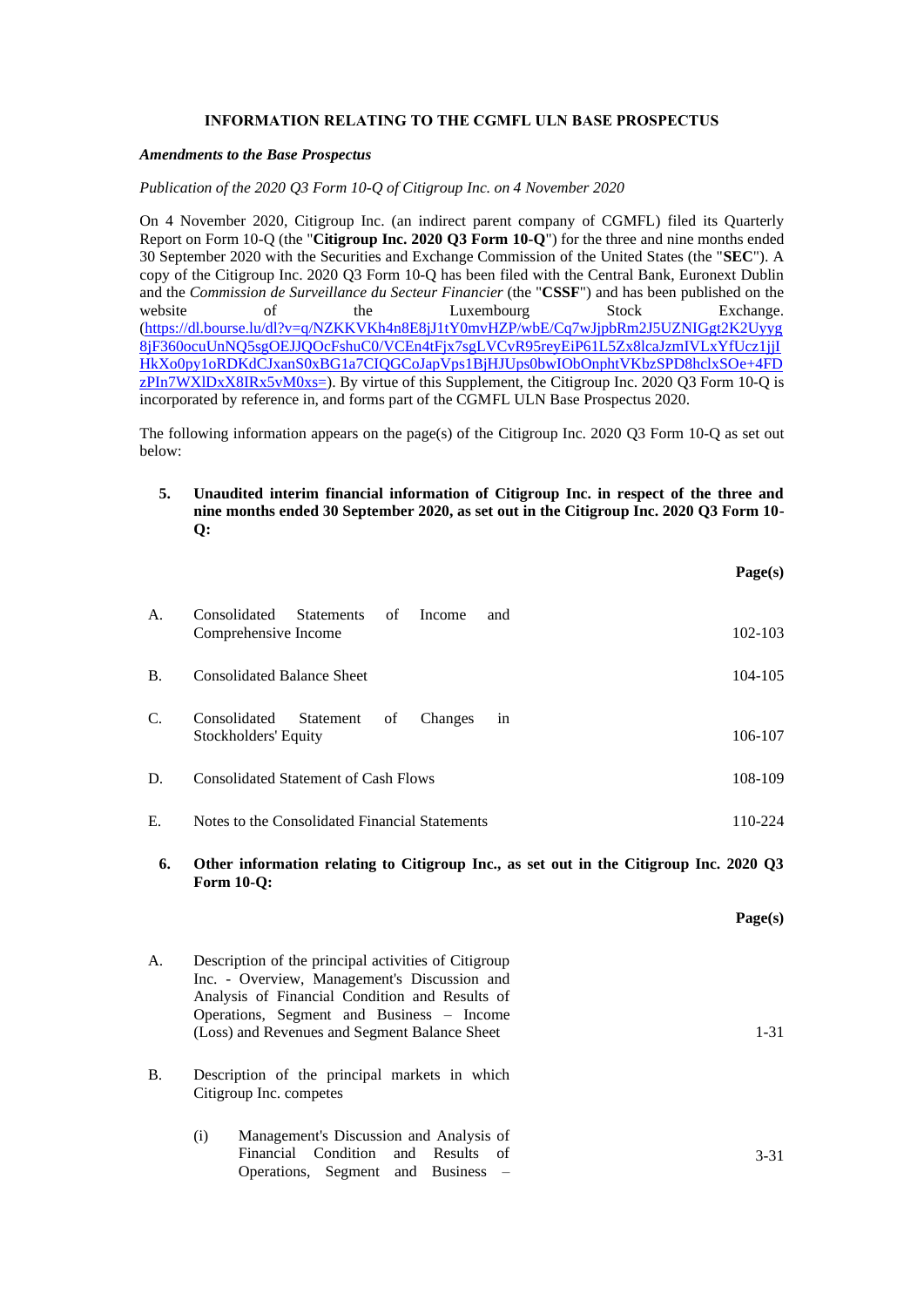|    |                                                                                      | Income (Loss) and Revenues and Segment<br><b>Balance Sheet</b>                                                                                                                                                                                                            |          |
|----|--------------------------------------------------------------------------------------|---------------------------------------------------------------------------------------------------------------------------------------------------------------------------------------------------------------------------------------------------------------------------|----------|
|    | (ii)                                                                                 | <b>Strategic Risk</b>                                                                                                                                                                                                                                                     | 89-91    |
|    | (iii)                                                                                | Note 3 (Business Segments) to the<br><b>Consolidated Financial Statements</b>                                                                                                                                                                                             | 113      |
| C. |                                                                                      | Description of the principal investments of<br>Citigroup Inc. - Note 12 ( <i>Investments</i> ) to the<br><b>Consolidated Financial Statements</b>                                                                                                                         | 127-137  |
| D. |                                                                                      | Description of trends and events affecting<br>Citigroup Inc.                                                                                                                                                                                                              |          |
|    | (i)                                                                                  | Segments,<br>Management's<br>Citigroup<br>Discussion and Analysis of Financial<br>Condition and Results of Operations,<br>Segment and Business - Income (Loss)<br>and Revenues and Segment Balance<br><b>Sheet</b>                                                        | $2 - 31$ |
|    | (ii)                                                                                 | Accounting<br>Significant<br>Policies and<br>Significant<br>Estimates,<br>Disclosure<br>Controls and Procedures,<br>Disclosure<br>Pursuant to Section 219 of the Iran<br>Threat Reduction and Syria Human<br>Rights<br>and<br>Forward-Looking<br>Act<br><b>Statements</b> | 92-100   |
|    | (iii)                                                                                | Note 1 (Basis of Presentation, Updated<br>Accounting Policies and Accounting<br>Changes) to the Consolidated Financial<br><b>Statements</b>                                                                                                                               | 110-111  |
| E. |                                                                                      | Description of litigation involving Citigroup Inc. -<br>Note 23 (Contingencies) to the Consolidated<br><b>Financial Statements</b>                                                                                                                                        | 213-214  |
| F. | Risk Management - Managing Global Risk Table<br>of Contents and Managing Global Risk |                                                                                                                                                                                                                                                                           | 47-91    |

Any information not listed in the cross-reference list above but included in the Citigroup Inc. 2020 Q3 Form 10-Q is given for information purposes only.

*Publication of the Interim Report of Citigroup Global Markets Limited*

Citigroup Global Markets Limited (the CGMFL Guarantor) published its unaudited interim report dated 29 October 2020 for the six month period ended 30 June 2020 (the "**CGML 2020 Interim Report**"). A copy of the CGML 2020 Interim Report has been filed with the Central Bank, Euronext Dublin and the CSSF and has been published on the website of Euronext Dublin [\(https://direct.euronext.com/announcementRNSDownload.aspx?rnsId=e89abc43-3666-4852-a659](https://direct.euronext.com/announcementRNSDownload.aspx?rnsId=e89abc43-3666-4852-a659-ed8a0ae3903c&rnsUrl=http://PPDXTSHF03001v.oad.exch.int:8090/_layouts/15/ExStream/CrmDocumentsView.aspx?folderURL=/sites/Market_Services/AnnouncementJobs/fa40db7e-7f22-eb11-80e5-005056bef332&isDlg=1) [ed8a0ae3903c&rnsUrl=http://PPDXTSHF03001v.oad.exch.int:8090/\\_layouts/15/ExStream/CrmDocu](https://direct.euronext.com/announcementRNSDownload.aspx?rnsId=e89abc43-3666-4852-a659-ed8a0ae3903c&rnsUrl=http://PPDXTSHF03001v.oad.exch.int:8090/_layouts/15/ExStream/CrmDocumentsView.aspx?folderURL=/sites/Market_Services/AnnouncementJobs/fa40db7e-7f22-eb11-80e5-005056bef332&isDlg=1) [mentsView.aspx?folderURL=/sites/Market\\_Services/AnnouncementJobs/fa40db7e-7f22-eb11-80e5-](https://direct.euronext.com/announcementRNSDownload.aspx?rnsId=e89abc43-3666-4852-a659-ed8a0ae3903c&rnsUrl=http://PPDXTSHF03001v.oad.exch.int:8090/_layouts/15/ExStream/CrmDocumentsView.aspx?folderURL=/sites/Market_Services/AnnouncementJobs/fa40db7e-7f22-eb11-80e5-005056bef332&isDlg=1)  $005056$ bef332 $\&$ isDlg=1) and the website of the Luxembourg Stock Exchange [\(www.bourse.lu\)](http://www.bourse.lu/). By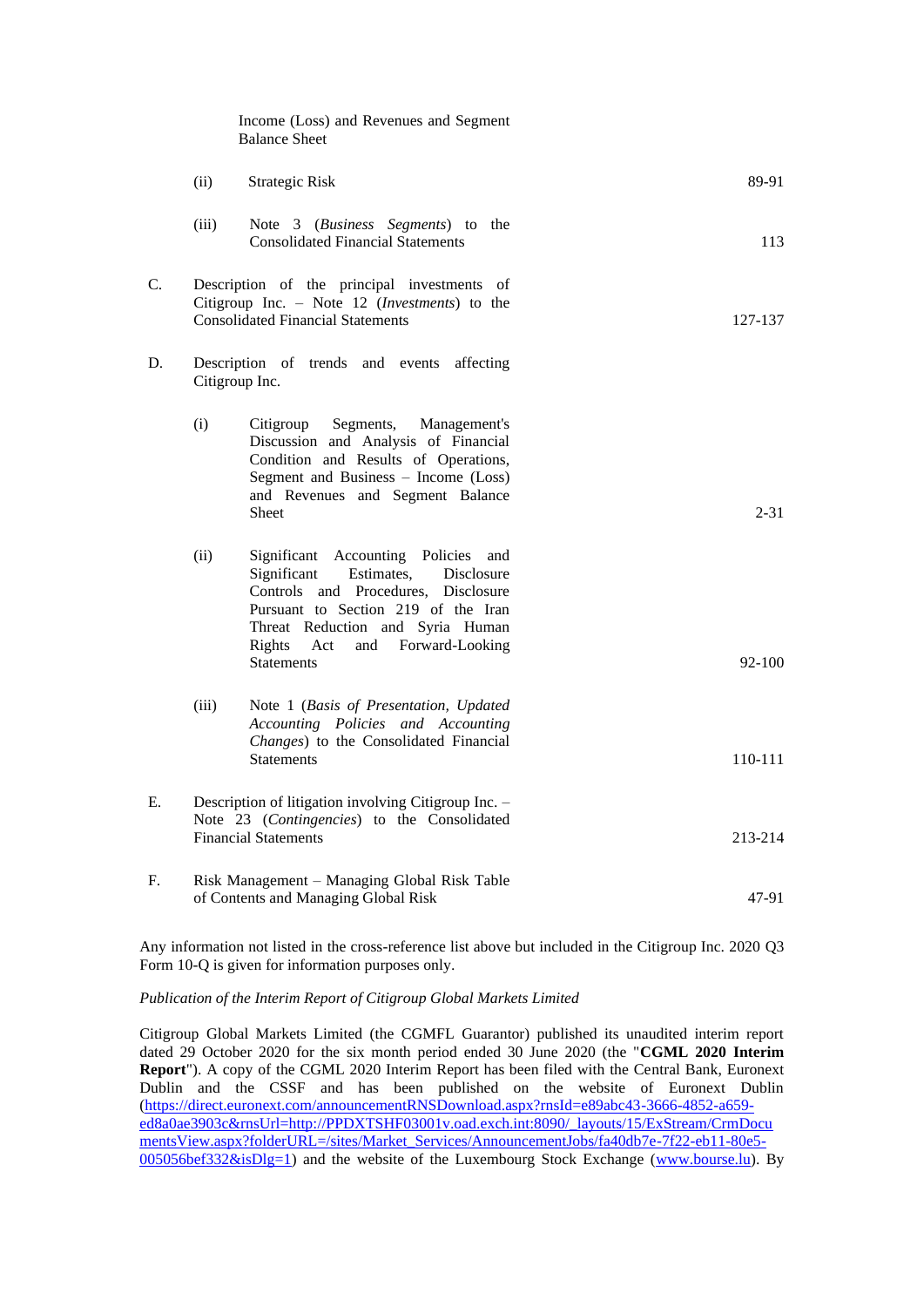virtue of this Supplement, the CGML 2020 Interim Report is incorporated by reference in, and forms part of, the CGMFL ULN Base Prospectus 2020.

The following information appears on the page(s) of the CGML 2020 Interim Report as set out below:

| $\mathbf{1}$ | The unaudited interim financial information of the CGMFL<br>Guarantor in respect of the six-month period ended 30 June 2020: |               |  |
|--------------|------------------------------------------------------------------------------------------------------------------------------|---------------|--|
| (i)          | Interim Income Statement                                                                                                     | Page(s)<br>10 |  |
| (ii)         | Interim Statement of Comprehensive Income                                                                                    | 11            |  |
| (iii)        | Interim Statement of Changes in Equity                                                                                       | 12            |  |
| (iv)         | Interim Balance Sheet                                                                                                        | 13            |  |
| (v)          | <b>Statement of Cash Flows</b>                                                                                               | 14            |  |
| (vi)         | Notes to the Interim Financial Statements                                                                                    | 15-32         |  |

Any information not listed in the cross-reference list above but included in the CGML 2020 Interim Report is additional information given for information purposes only.

#### *Alternative Performance Measures*

Information relating to alternative performance measures (**"APMs"**) for the purposes of the Guidelines published by the European Securities and Markets Authority (**"ESMA"**) is set out in Schedule 1 to this Supplement.

# *Amendments to the Risk Factors*

The risk factors set out in Section B of the CGMFL ULN Base Prospectus entitled "*Risk Factors*" shall be amended as set out in Schedule 2 to this Supplement.

## *Legal proceedings*

For a discussion of Citigroup Inc.'s material legal and regulatory matters, see (i) Note 27 to the Consolidated Financial Statements included in the Citigroup Inc. 2019 Form 10-K, (ii) Note 23 to the Consolidated Financial Statements included in the Citigroup Inc. 2020 Q1 Form 10-Q, (iii) Note 23 to the Consolidated Financial Statements included in the Citigroup Inc. 2020 Q2 Form 10-Q and (iv) Note 23 to the Consolidated Financial Statements included in the Citigroup Inc. 2020 Q3 Form 10-Q. Save as disclosed in the documents referenced above, CGMFL has not been involved in any governmental, legal or arbitration proceedings that may have had, in the twelve months preceding the date of this Supplement, a significant effect on CGMFL's financial position or profitability nor, so far as CGMFL is aware, are any such proceedings pending or threatened.

For a discussion of Citigroup Inc.'s material legal and regulatory matters, see (i) Note 27 to the Consolidated Financial Statements included in the Citigroup Inc. 2019 Form 10-K, (ii) Note 23 to the Consolidated Financial Statements included in the Citigroup Inc. 2020 Q1 Form 10-Q, (iii) Note 23 to the Consolidated Financial Statements included in the Citigroup Inc. 2020 Q2 Form 10-Q and (iv) Note 23 to the Consolidated Financial Statements included in the Citigroup Inc. 2020 Q3 Form 10-Q. Save as disclosed in the documents referenced above, CGML is not and has not been involved in any governmental, legal or arbitration proceedings (including any such proceedings which are pending or threatened of which CGML is aware) in the twelve months preceding the date of this Supplement which may have or have in such period had a significant effect on the financial position or profitability of CGML or CGML and its subsidiaries as a whole.

#### *Significant change and material adverse change*

There has been (i) no significant change in the financial or trading position of CGML or CGML and its subsidiaries as a whole since 30 June 2020 (the date of its most recently published unaudited interim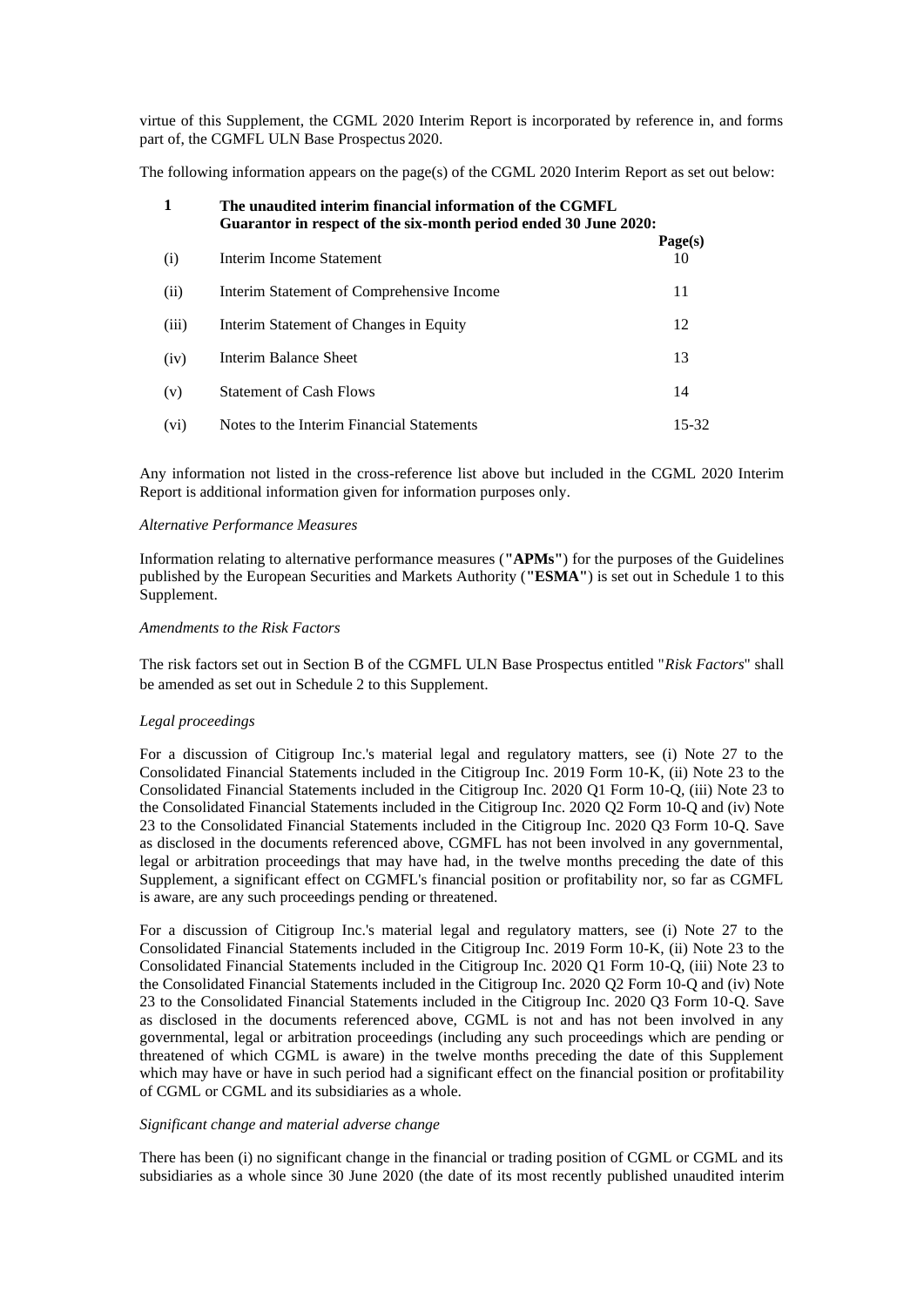financial statements) and (ii) no material adverse change in the financial position or prospects of CGML or CGML and its subsidiaries as a whole since 31 December 2019 (the date of its most recently published audited annual financial statements).

There has been no significant change in the financial performance of CGML and its subsidiaries as a whole since 30 June 2020 (the date of its most recently published unaudited interim financial statements).

## *CGMFL Relevant Series Supplement*

**Summary information – income statement**

In respect of each series of securities described in Schedule 3 hereto, the Issuer has determined to amend the key financial information of CGML set out in the Summary of the Securities appended as the Annex to the Final Terms, as follows:

(a) The information headed "*Key financial information of the Guarantor:*" set out in the subsection entitled "*Is there a guarantee attached to the Securities*?" in the Summary is deleted in its entirety and replaced with the following:

*Key financial information of the Guarantor:* The following key financial information has been extracted from the audited non-consolidated financial statements of the Guarantor for the years ended 31 December 2019 and 2018, and from the unaudited non-consolidated interim financial statements of the Guarantor for the six month period ended 30 June 2020.

| эшинагу ниогнаатон – пісопіс зааснісні                                                               |                                                   |                                                  |                                                             |                                                             |
|------------------------------------------------------------------------------------------------------|---------------------------------------------------|--------------------------------------------------|-------------------------------------------------------------|-------------------------------------------------------------|
|                                                                                                      | Year ended 31<br>December 2019<br>(audited)       | Year ended 31<br>December 2018<br>(audited)      | Six months ended<br>30 June 2020<br>(unaudited)             | Six months ended<br><b>30 June 2019</b><br>(unaudited)      |
| Profit after taxation (in millions of U.S. dollars)                                                  | 311                                               | 523*                                             | 884                                                         | 294                                                         |
| Summary information - balance sheet                                                                  |                                                   |                                                  |                                                             |                                                             |
|                                                                                                      | <b>Year ended 31 December</b><br>$2019$ (audited) |                                                  | <b>Year ended 31 December</b><br>2018 (audited)             | Six months ended 30<br><b>June 2020</b><br>(unaudited)      |
| Net financial debt (long term debt plus short term<br>debt minus cash) (in millions of U.S. dollars) | 15.084                                            | 9,697                                            |                                                             | 15.542                                                      |
| Debt to equity ratio (total liabilities/total<br>shareholder equity)                                 | 23                                                | 21                                               |                                                             | 27                                                          |
| Summary information - cash flow statement                                                            |                                                   |                                                  |                                                             |                                                             |
|                                                                                                      | Year ended 31<br>December 2019<br>(audited) $**$  | Year ended 31<br>December 2018<br>(audited) $**$ | <b>Six months ended</b><br>30 June 2020<br>$(unaudited)***$ | Six months ended<br><b>30 June 2019</b><br>$(unaudited)***$ |
| Net cash flows from operating activities (in<br>millions of U.S. dollars)                            | (809)                                             | (4,023)                                          | 432                                                         | (393)                                                       |
| Net cash flows from financing activities (in<br>millions of U.S. dollars)                            | 333                                               | 6.958                                            | 331                                                         | (167)                                                       |
| Net cash flows from investing activities <i>(in millions</i> )<br>of U.S. dollars)                   | (762)                                             | (819)                                            | (321)                                                       | (672)                                                       |

\* Profit after taxation as at 31 December 2018 has been restated in line with the requirements of IAS 12 amendments.

\*\*The Guarantor was exempt from the requirement to prepare a cash flow statement under FRS 101 referenced to IAS 7 for the financial year ended 31 December 2018. The Guarantor has prepared a cash flow statement for the financial year ended 31 December 2019. For the purposes of comparison, a cash flow statement for the financial year ended 31 December 2018 has been included in the audited nonconsolidated financial statements of the Guarantor for the financial year ended 31 December 2019.

\*\*\*The Guarantor was exempt from the requirement to prepare a cash flow statement under FRS 101 referenced to IAS 7 for the six months ended 30 June 2019. The Guarantor has prepared a cash flow statement for the financial year ended 30 June 2020. For the purposes of comparison, a cash flow statement for the six months ended 30 June 2019 has been included in the unaudited non-consolidated interim financial statements of the Guarantor for the six months ended 30 June 2019.

#### *Corporate Authorities*

The approval of the CGMFL ULN Base Prospectus Supplement (No.5) has been authorised pursuant to resolutions of the board of managers of the Corporate Manager of CGMFL on 17 November 2020.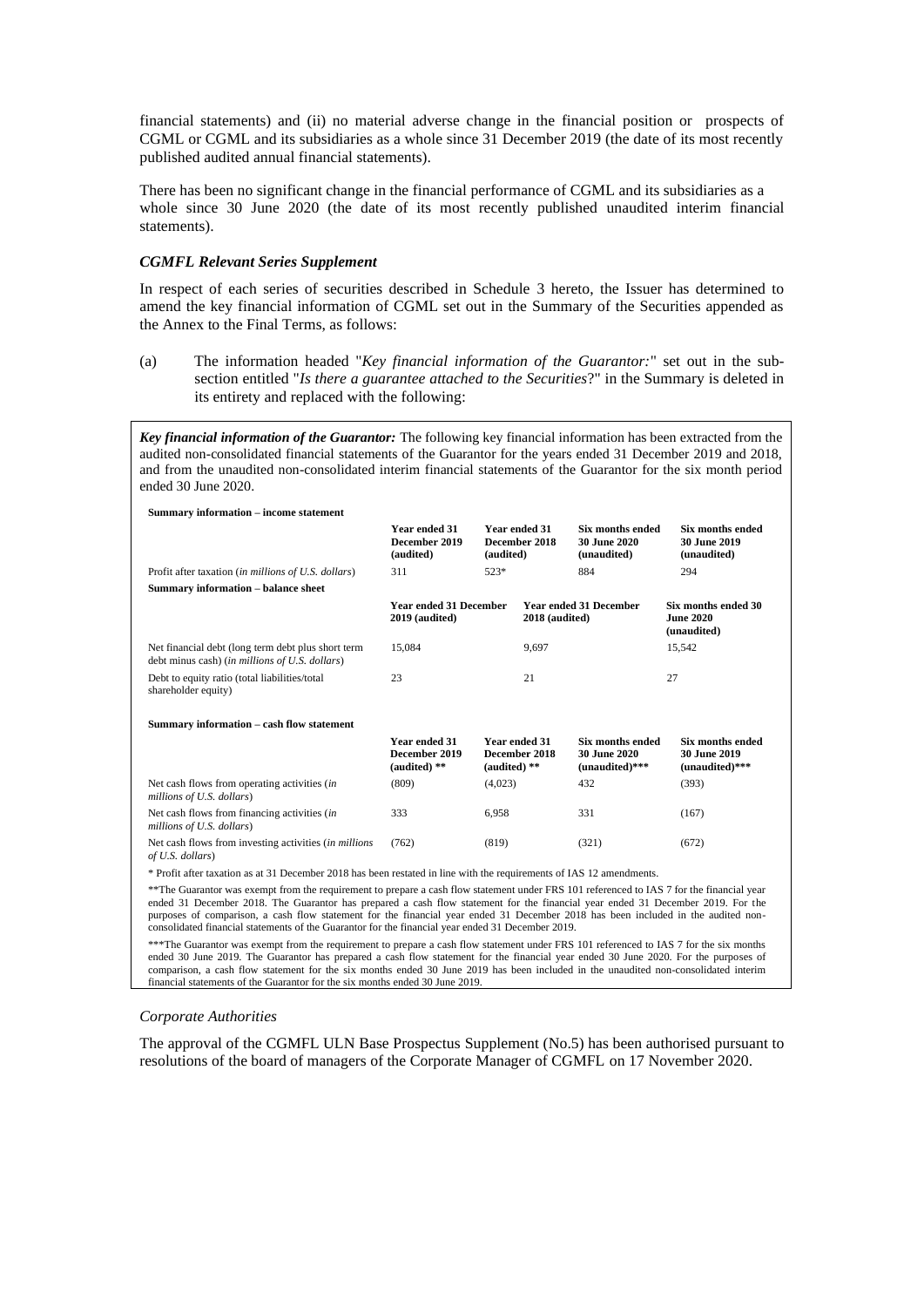### *General*

Save as disclosed in this Supplement (including any documents incorporated by reference herein), there has been no other significant new factor, material mistake or material inaccuracy relating to information included in the CGMFL ULN Base Prospectus since the publication of the CGMFL ULN Base Prospectus Supplement (No.4).

Copies of the CGMFL ULN Base Prospectus 2020, the CGMFL ULN Base Prospectus Supplement (No.1), the CGMFL ULN Base Prospectus Supplement (No.2), the CGMFL ULN Base Prospectus Supplement (No.3), the CGMFL ULN Base Prospectus Supplement (No.4) and this Supplement will be obtainable free of charge in electronic form, for so long as the Programme remains in effect or any Securities remain outstanding, at the specified office of the Fiscal Agent and each of the other Paying Agents and all documents incorporated by reference in the CGMFL ULN Base Prospectus 2020 will be available on the website specified for each such document in the CGMFL ULN Base Prospectus.

To the extent that there is any inconsistency between (a) any statement in this Supplement or any statement incorporated by reference into the CGMFL ULN Base Prospectus 2020 by this Supplement and (b) any statement in the CGMFL ULN Base Prospectus or otherwise incorporated by reference into the CGMFL ULN Base Prospectus 2020, the statements in (a) above will prevail.

### *Withdrawal rights*

Filing of the Citigroup Inc. 2020 Q3 Form 10-Q and the CGML 2020 Interim Report occurred prior to the close of the offer period or delivery of securities in respect of certain non-exempt offers of Securities to the public made by CGMFL as Issuer pursuant to the CGMFL ULN Base Prospectus and, consequently, in accordance with Article 23(2) of the Prospectus Regulation, investors who had already agreed to purchase or subscribe for such Securities before this Supplement is published and where the offer period had not yet closed or the Securities had not yet been delivered to them (whichever earlier) at the time when the significant new factor, material mistake or material inaccuracy to which this Supplement relates arose or was noted have the right, exercisable within two working days beginning with the working day after the date on which this Supplement is published, to withdraw their acceptances. The final date of such right of withdrawal is 19 November 2020. Investors may contact the relevant Authorised Offeror(s) (as set out in the Final Terms of the relevant Securities) should they wish to exercise such right of withdrawal.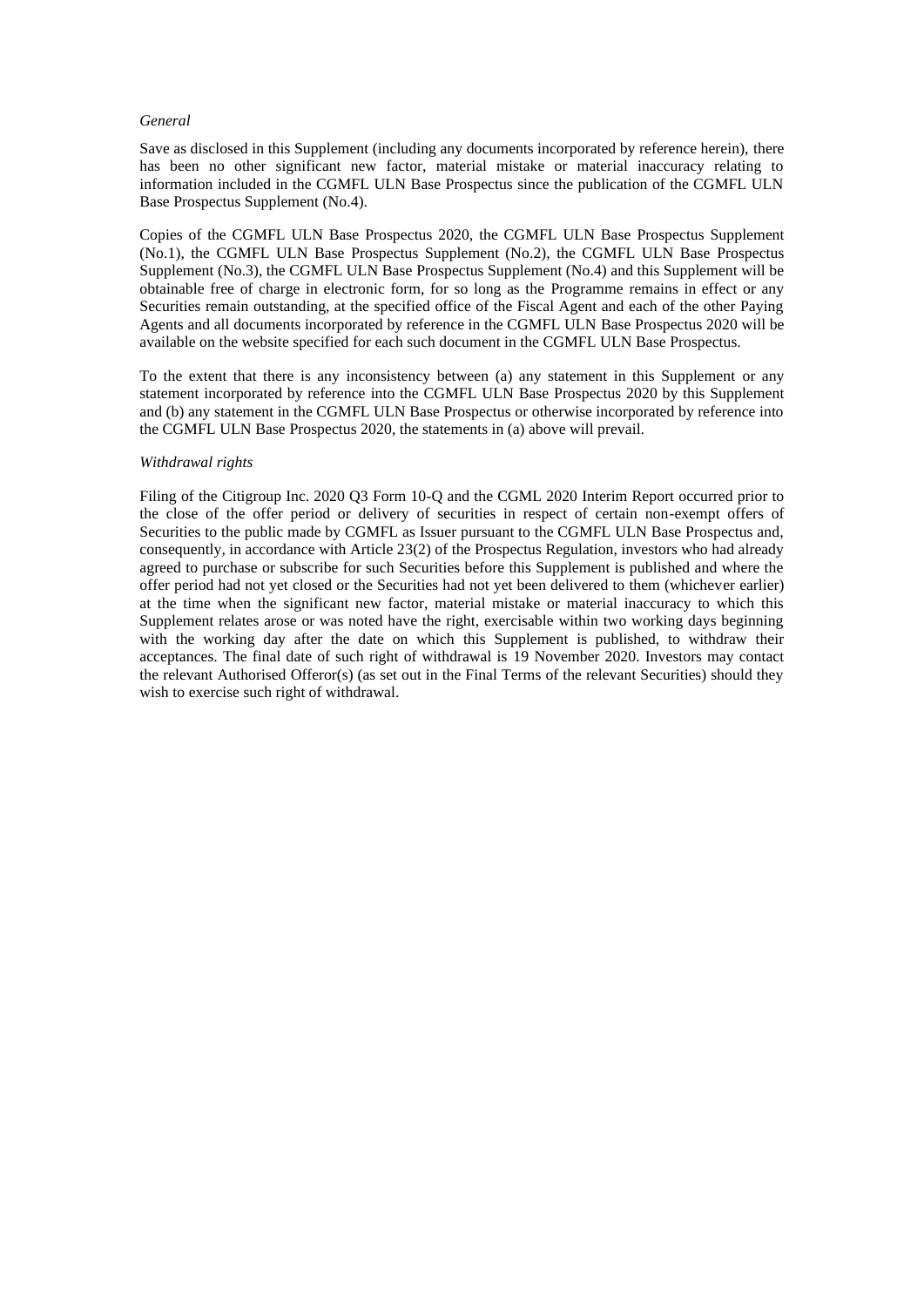# **SCHEDULE 1**

# **ALTERNATIVE PERFORMANCE MEASURES (CITIGROUP INC. 2020 Q3 FORM 10-Q)**

The Citigroup Inc. 2020 Q3 Form 10-Q contains several alternative performance measures ("**APMs"**). For further details on (i) the components of the APMs, (ii) how these APMs are calculated, (iii) an explanation of why such APMs provide useful information for investors and (iv) a reconciliation to the nearest equivalent US GAAP measures, please see references to "Non-GAAP Financial Measures" in the Citigroup Inc. 2020 Q3 Form 10-Q and the table below:

| <b>APM</b>                                                                                        | Explanation of why use of APM provides useful information                                                                                                                                                                                                | Citigroup Inc. 2020 Q3 Form 10-Q Page Reference<br>for Basis of Calculation, Components,<br><b>Reconciliation and Comparatives to Previous</b><br><b>Reporting Periods</b> |
|---------------------------------------------------------------------------------------------------|----------------------------------------------------------------------------------------------------------------------------------------------------------------------------------------------------------------------------------------------------------|----------------------------------------------------------------------------------------------------------------------------------------------------------------------------|
| Results of Operations Excluding the<br>impact of Foreign Exchange Translation<br>(FX Translation) | Citi believes the presentation of its results of operations excluding<br>the impact of FX Translation provides a more meaningful depiction<br>for investors of the underlying fundamentals of its businesses.                                            | Pages 3, 4, 5, 19, 22, 23, 24, 25, 28, 29, 68, 71 and 77                                                                                                                   |
| Tangible Common Equity, Tangible Book<br>Value per Share and Return on Tangible<br>Common Equity  | Citi believes these capital metrics provide alternative measures of<br>capital strength and performance that are commonly used by<br>investors and industry analysts.                                                                                    | Pages 15, 46 and 75                                                                                                                                                        |
| Results of Operations Excluding the<br>Impact of Gains/(Losses) on Loan Hedges                    | Citi believes the presentation of its results of operations excluding<br>the impact of gains/(losses) on loan hedges related to accrual loans<br>provides a more meaningful depiction for investors of the<br>underlying fundamentals of its businesses. | Pages 5, 27, 28 and 29                                                                                                                                                     |
| ICG markets net interest revenues and net<br>interest revenue excluding ICG Markets               | Citi believes these measures provide a more meaningful depiction<br>for investors of the underlying fundamentals of its business results.                                                                                                                | Page 77                                                                                                                                                                    |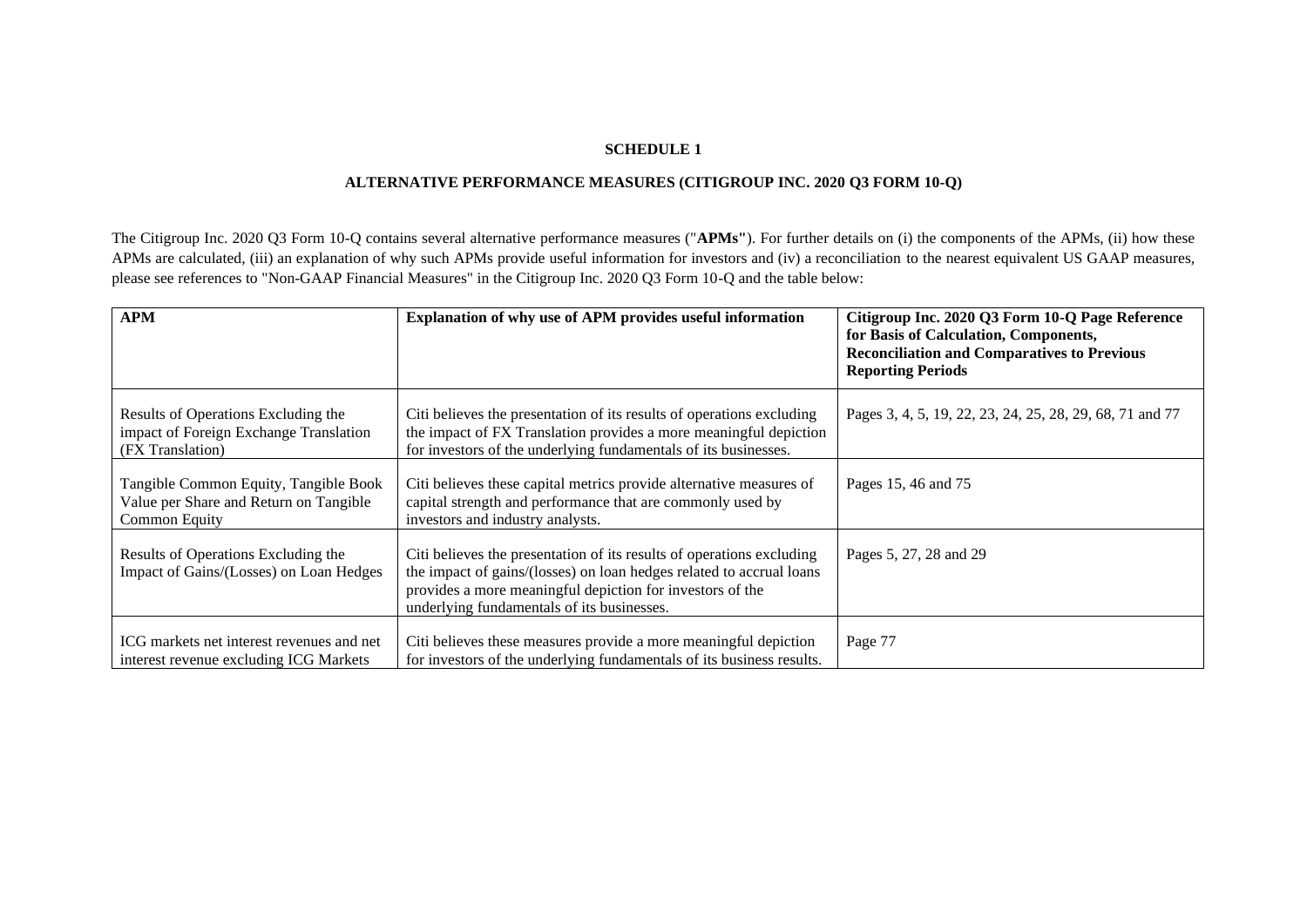# **ALTERNATIVE PERFORMANCE MEASURES (CGML 2020 INTERIM REPORT)**

In relation to the CGMFL Base Prospectus only, the CGML 2020 Interim Report contains several alternative performance measures ("**APMs"**). For further details on (i) the components of the APMs, (ii) the basis of calculation of the APMs, (iii) a reconciliation with the financial statements, (iv) an explanation of why such APMs provide useful information for investors and (v) comparatives and reconciliations for corresponding previous reporting periods, please see the table below:

| <b>APM</b>                                                          | <b>Components of APM</b>                                                            | <b>Basis of calculation</b><br>(including any<br>assumptions)                                               | Reconciliation with financial Explanation of why use of<br>statements | <b>APM</b> provides useful<br><i>linformation</i> | <b>Comparatives and</b><br><b>reconciliations for</b><br>corresponding previous<br>reporting period                                                       |
|---------------------------------------------------------------------|-------------------------------------------------------------------------------------|-------------------------------------------------------------------------------------------------------------|-----------------------------------------------------------------------|---------------------------------------------------|-----------------------------------------------------------------------------------------------------------------------------------------------------------|
| In the CGML 2020 Interim Report:                                    |                                                                                     |                                                                                                             |                                                                       |                                                   |                                                                                                                                                           |
| Other Income and<br>Expenses (contained in<br>the Strategic Report) | "Net finance income on<br>pension" and "Other<br>Income" in the Income<br>Statement | Sum of "Other Finance"<br>Income" and "Other Income" Income" and "Other Income"<br>lin the Income Statement | Sum of "Other Finance"<br>lin the Income Statement                    | Acts as a subtotal/summary                        | Other Income and Expenses<br>was presented the Interim<br>Management Report in the<br>CGML 2019 Annual Report<br>and was calculated in the<br>same manner |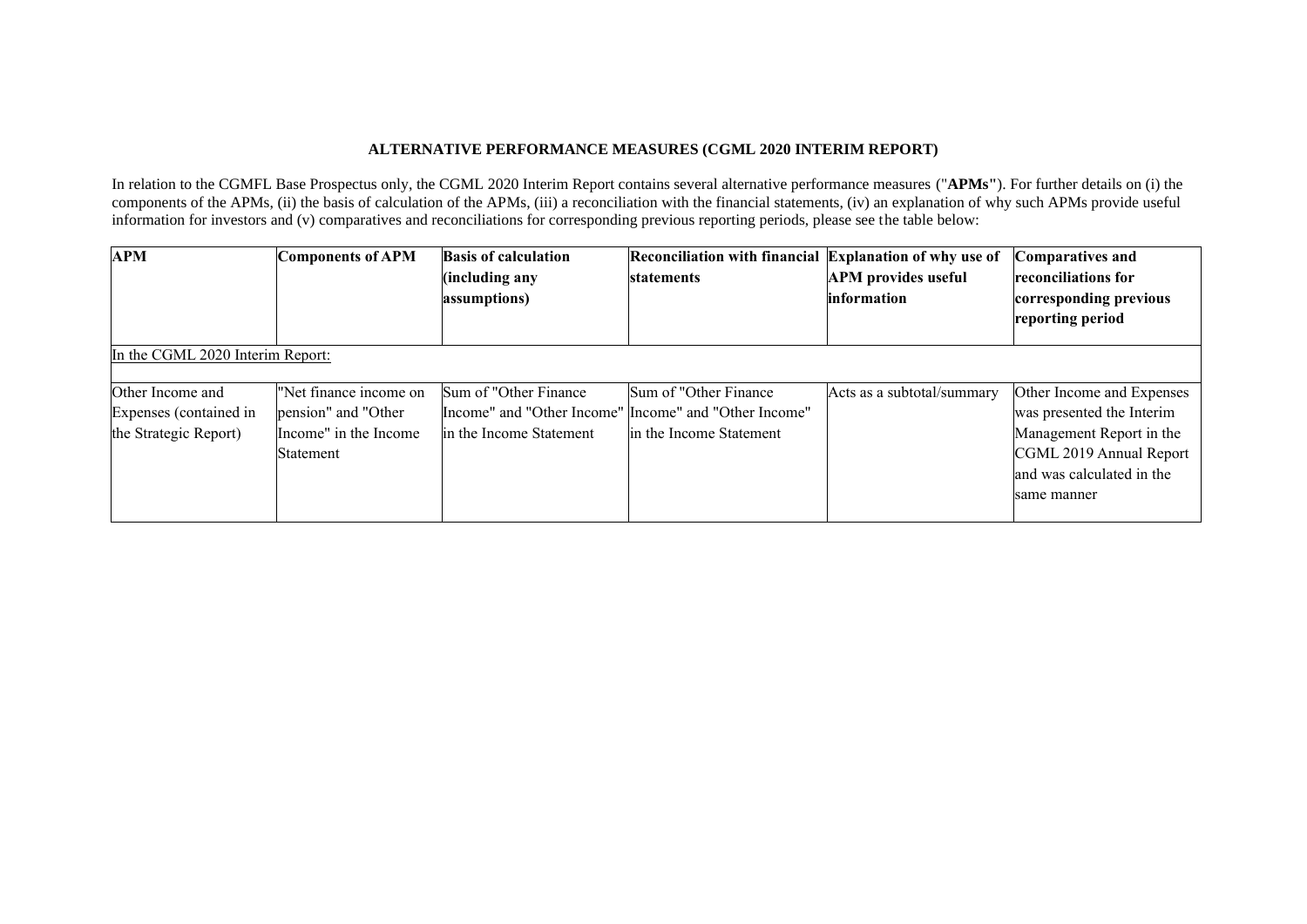## **SCHEDULE 2**

# **AMENDMENTS TO THE RISK FACTORS**

The risk factors set out in Section B of the Base Prospectus entitled "*Risk Factors*" shall be amended by deleting in its entirety the risk factor headed "*Macroeconomic and other challenges and uncertainties related to the COVID-19 pandemic will likely continue to have negative impacts on the Group's businesses and results of operations and financial condition*" on pages 3 to 4 of the Base Prospectus and replacing it with the following:

## "*Macroeconomic and other challenges and uncertainties related to the COVID-19 pandemic will likely continue to have negative impacts on the Group's businesses and results of operations and financial condition*

The COVID-19 pandemic has become global, affecting all of the countries and jurisdictions where the Group operates. The pandemic and responses to it have had, and will likely continue to have, a severe impact on global economic conditions, although the impacts will likely vary from time to time by region, country or state, largely depending on the duration and severity of the public health consequences, including availability of any effective therapeutic or vaccine and public response. These impacts to global economic conditions include, among others:

- sharply reduced U.S. and global economic output, resulting in significant losses of employment and lower consumer spending, cards purchase sales and loan volumes;
- lower interest rates;
- disruption of global supply chains;
- significant disruption and volatility in financial markets;
- closures, reduced activity and failures of many businesses, leading to loss of revenues and net losses; and
- the institution of social distancing and restrictions on movement in and among the United States and other countries.

The pandemic has had, and will likely continue to have, negative impacts on the Group's businesses, revenues, expenses, credit costs and overall results of operations and financial condition, which could be material. The extent of the impact on the Group's financial performance and operations, including its ability to execute its business initiatives and strategies, will continue to depend on future developments in the U.S. and globally, which are uncertain and cannot be predicted, including the duration and further spread of the disease, as well as the severity of the economic downturn or any delay or weakness in the economic recovery. The impact will in part be dependent on government and other actions taken to lessen the health and economic repercussions, such as additional fiscal stimulus and/or monetary policy actions, medical investments and advances, restrictions on movement of people, transportation and businesses, and the effectiveness of past and any future fiscal, monetary and other governmental actions.

Ongoing legislative and regulatory changes in the U.S. and globally to address the economic impact from the pandemic, such as consumer and corporate relief measures and continued lower interest rates, could further affect the Group's businesses, credit costs and results. The Group could also face challenges, including legal and reputational, and scrutiny in its implementation of and ongoing efforts to provide these relief measures. Such implementations and efforts have resulted in, and may continue to result in, litigation, including class actions, and regulatory and government actions and proceedings. Such actions may result in judgments, settlements, penalties and fines adverse to the Group. In addition, the different types of government actions could vary in scale and duration across jurisdictions and regions with varying degrees of effectiveness.

The impact of the pandemic on the Group's consumer and corporate borrowers will also vary by region, sector or industry, with some borrowers experiencing greater stress levels, which could lead to increased pressure on their results of operations and financial condition, increased borrowings or credit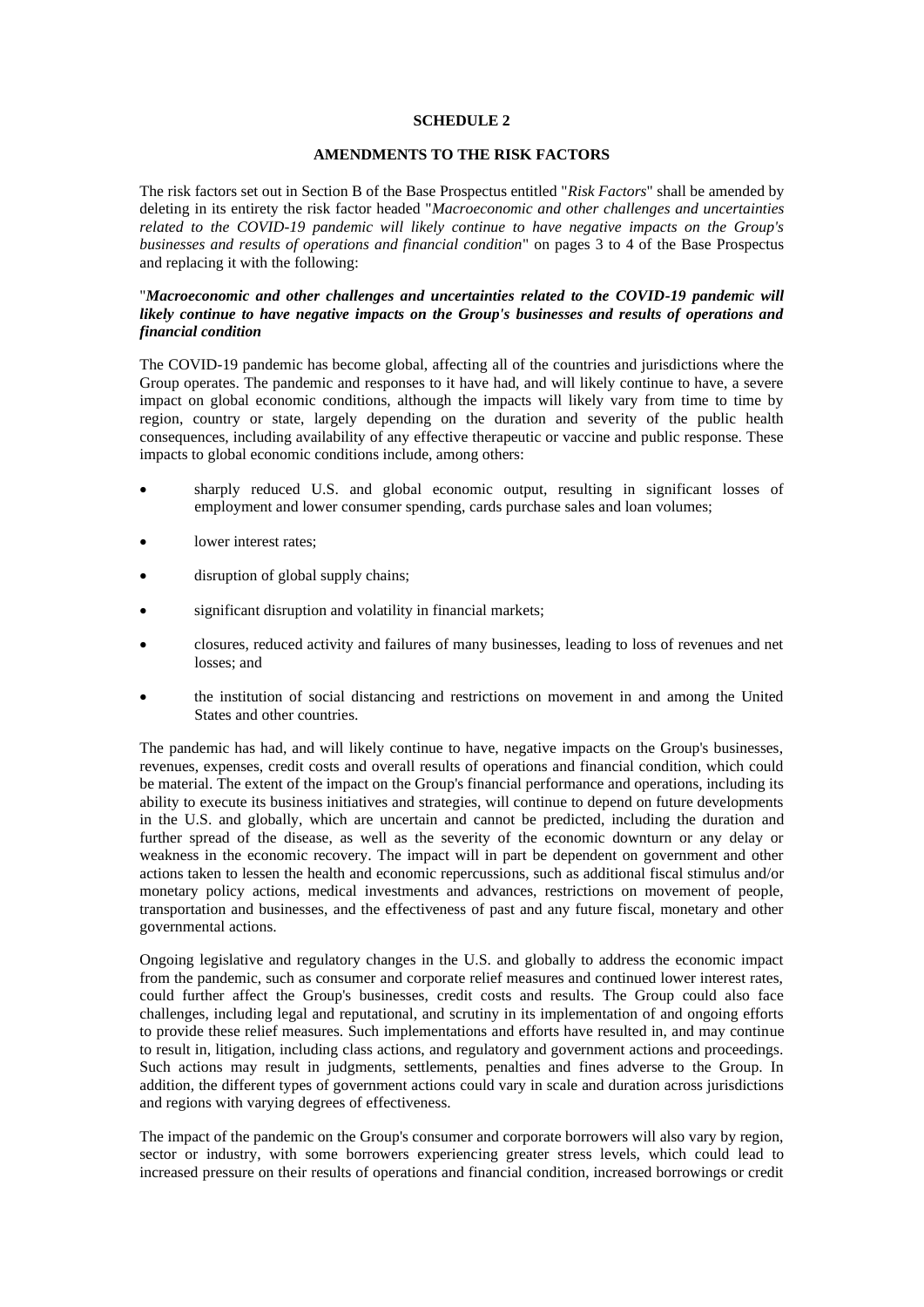ratings downgrades, thus likely leading to higher credit costs. In addition, stress levels ultimately experienced by the Group's borrowers may be different from and more intense than assumptions made in earlier estimates or models used by the Group, resulting in a further increase in the Group's allowance for credit losses or net credit losses.

The pandemic may not be contained for an extended period of time, due to a further emergence or re¬emergence of widespread infections. A prolonged health crisis could continue to reduce economic activity in the U.S. and other countries, resulting in additional declines in employment and business and consumer confidence and a prolonged period of lower interest rates. These factors could further negatively impact global economic activity and markets the Group's consumer customers and corporate clients; cause a continued decline in the Group's revenues and the demand for its products and services; and further increase the Group's credit and other costs. These factors could also cause a continued increase in the Group's balance sheet, risk-weighted assets and allowance for credit loss reserves, resulting in a decline in regulatory capital ratios or liquidity measures, as well as regulatory demands for higher capital levels and/or limitations or reductions in capital distributions (such as common share repurchases and dividends). Moreover, any disruption or failure of the Group's performance of, or its ability to perform, key business functions, as a result of the continued spread of COVID-19 or otherwise, could adversely affect the Group's operations.

Any disruption to, breaches of or attacks on the Group's information technology systems, including from cyber incidents, could have adverse effects on the Group's businesses. These systems are supporting a substantial portion of the Group's employees who have been affected by local pandemic restrictions and have been forced to work remotely. In addition, these systems interface with and depend on third-party systems, and the Group could experience service denials or disruptions if demand for such systems were to exceed capacity or if a third-party system fails or experiences any interruptions. The Group has also taken measures to maintain the health and safety of its employees; however, these measures could result in increased expenses, and widespread illness could negatively affect staffing within certain functions, businesses or geographies. In addition, the Group's ability to recruit, hire and onboard employees in key areas could be negatively impacted by global pandemic restrictions.

Further, it is unclear how the macroeconomic business environment or societal norms may be impacted after the pandemic. The post-pandemic environment may undergo unexpected developments or changes in financial markets, the fiscal, tax and regulatory environments and consumer customer and corporate client behavior. These developments and changes could have an adverse impact on the Group's results of operations and financial condition. Ongoing business and regulatory uncertainties and changes may make the Group's longer-term business, balance sheet and budget planning more difficult or costly. The Group, its management and its businesses may also experience increased or different competitive and other challenges in this environment. To the extent that it is not able to adapt or compete effectively, the Group could experience loss of business and its results of operations and financial condition could suffer.

Any negative impact of the COVID-19 pandemic on the Group, including the relevant Issuer, the CGMHI Guarantor or the CGMFL Guarantor, could adversely affect the ability of the relevant Issuer, the CGMHI Guarantor or the CGMFL Guarantor to fulfil its obligations under the Securities, and consequently the value of and return on such Securities may also be adversely affected."